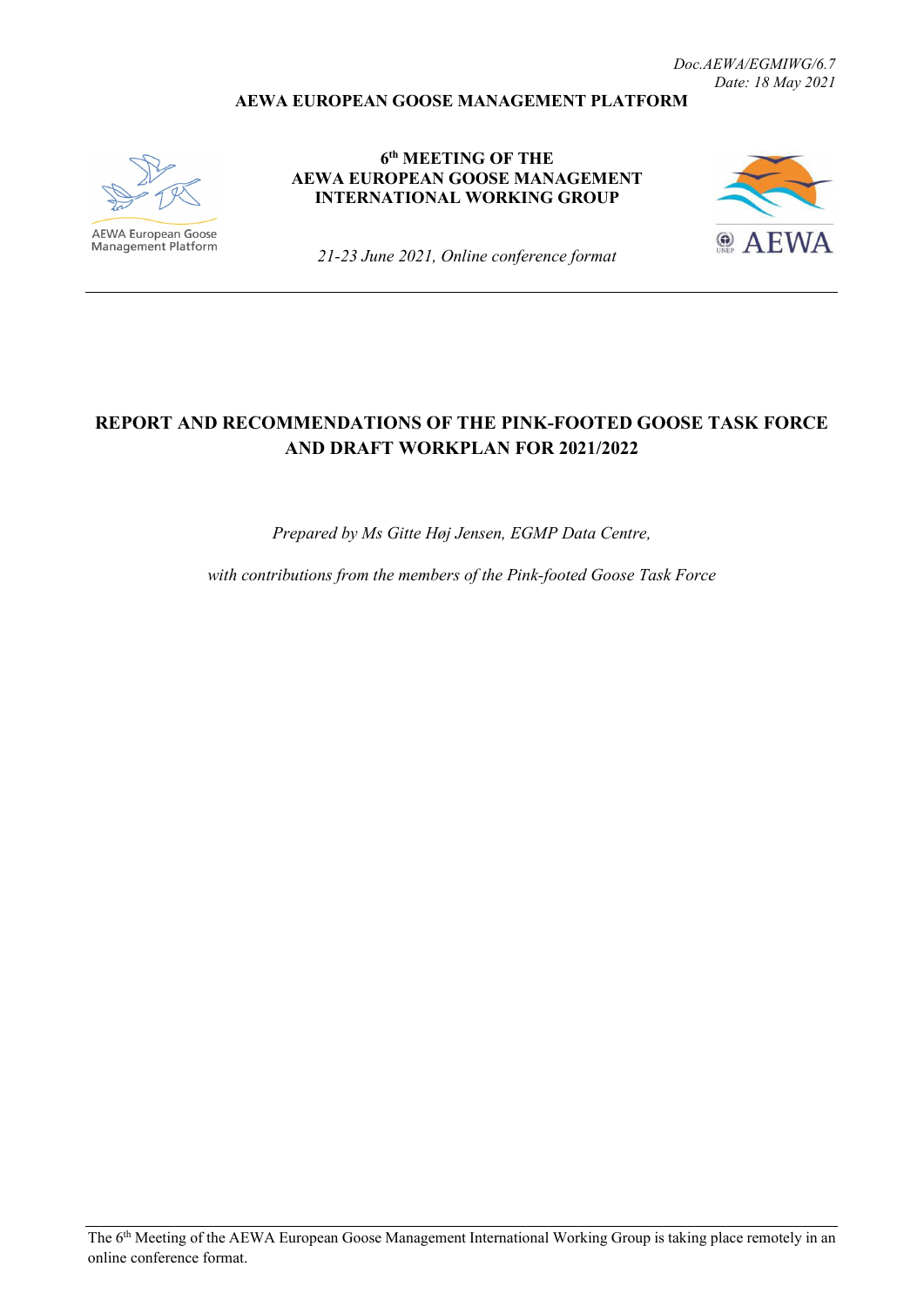### **Introduction**

This document provides an overview of the work that has taken place since the EGM IWG5 and the recommendations and draft work plan for 2021/2022.

#### **1. Status of the Task Force Membership**

The full list of members is presented in Annex 1.

Currently, the Task Force consist of 18 members from six Range States (Norway, Sweden, Finland, Denmark, the Netherlands and Belgium).

Prof. Jesper Madsen (DK) has been identified as Coordinator of the PFG TF.

#### **2. Meetings**

Since no funding has specifically been allocated for the work of the PFG TF, communication and information exchange has been conducted through online meetings.

The  $7<sup>th</sup>$  meeting (virtual) was held on 17 February 2021.

The 8th meeting (virtual) was held on 9 April 2021.

### **3. Report of key activities and outcomes**

In June 2020, the EGM IWG approved the PFG TF workplan for 2020/2021, which encompassed the following tasks:

- 1 Continue as internal reviewers of annual PFG Monitoring and Harvest Assessment Reports;
- 2 Continue initiative to improve international exchange regarding hunting organisation and hunters' contribution to data collection via wing collection of shot geese;
- 3 Continue technical discussions regarding potential biases in demographic variables and monitoring; programs, and analysis of critical components in the monitoring program (in collaboration with the Data Centre); and
- 4 Propose a plan for the assessment to be used for the revision of the ISSMP in 2022/2024<sup>[1](#page-1-0)</sup>.

Outcomes and progress have been accomplished on all tasks, which will be reported here.

#### **4. Recommendations**

#### **4.1. Internal review of Population Status and Assessment Reports**

The timeline for review has been agreed and will be implemented in advance of EGM IWG6.

<span id="page-1-0"></span><sup>1</sup> Waiting a final approval from the Standing Committee and AEWA Meeting of the MOP Parties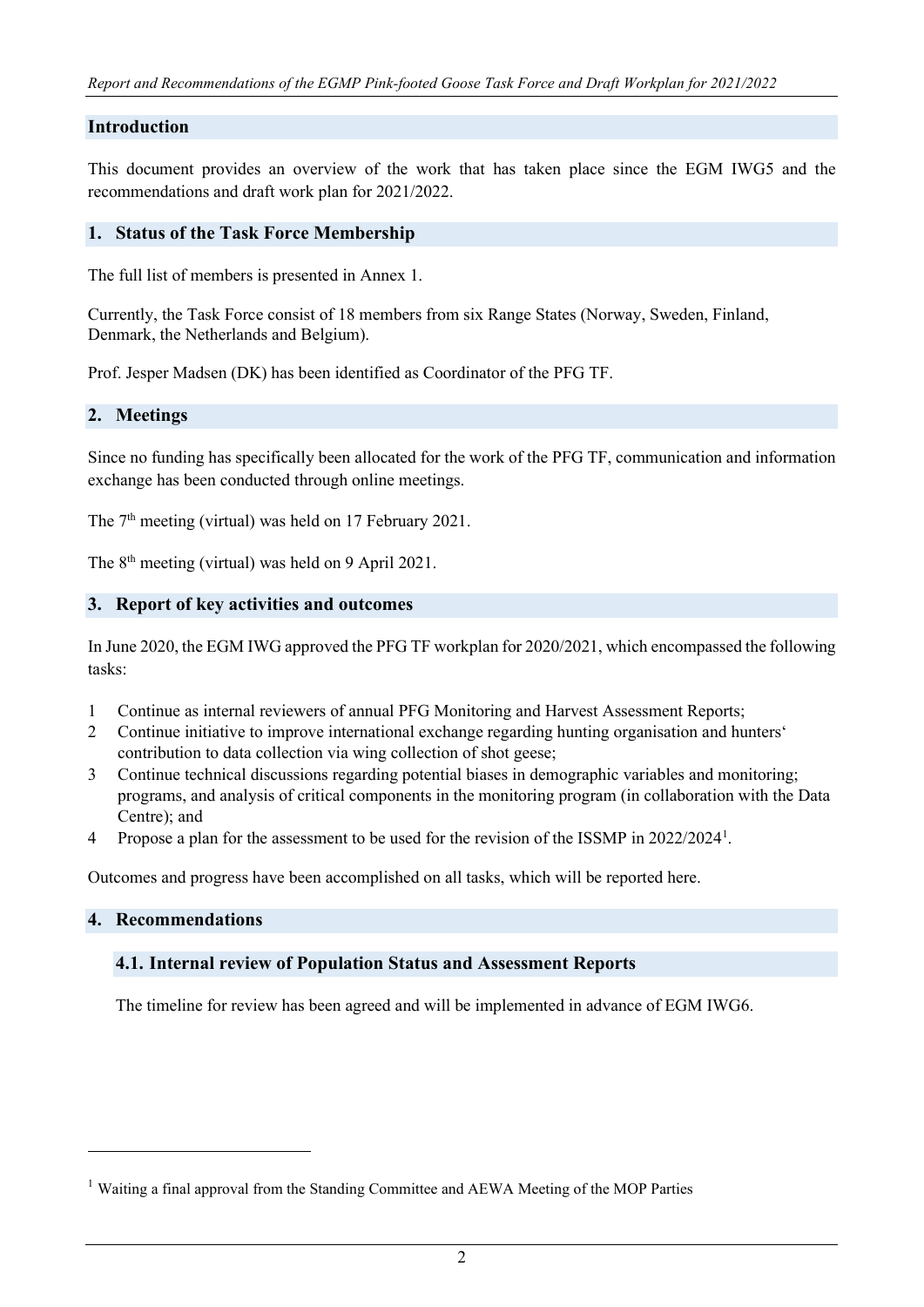# **4.2. Continue initiative to improve international exchange regarding hunting organisation and hunters' contribution to data collection via wing collection of shot geese**

Both Denmark and Norway had a wing survey this season. This information is used in the IPM to get the proportion of wings submitted by Danish hunters prior to mid-November, which is used to calculate the harvest rate of adults in Denmark prior to mid-November. Furthermore, from a wing it is possible to determine the age of the geese (juvenile vs adult bird), and this information is then used to calculate the proportion of juveniles in the hunting bag in both Denmark and Norway.

In Norway, through the Norwegian Goose Project (NGP) wings of PFGs have been collected, and in total 1238 wings were collected in 2020. Furthermore, some of the hunters have been trained to determine age of the geese. In Denmark the number of wings submitted during the latest season (2020/2021) was a record high, with a total of 834. This high number can be attributed to the placement of several freezers around the country to make it easier for hunters to contribute to the survey, as well as a high degree of communication between The Danish Hunters' Association, EGMP and hunters that have shot large numbers of PFGs each year.

Moreover, the NGP has developed a national goose hunting course for the *Norwegian Hunters and Anglers Association*, as well as an introduction video "Goose hunting in farmland" for television (duration 23 min) and for the *Norwegian hunting and anglers association* to use with hunting course. The main goal of the video is to give a short introduction to goose hunting by including the following: how to hunt with decoys, reduce crippling and training program on clay pigeons for hunters, learning how to call geese as well as general management of geese.

Furthermore, work is being done on the development of an English version of about 5-7 min, which can be used for international cooperation. Moreover, funding has been applied for the development of a similar movie showing how to hunt geese along the coast (as conditions here are somewhat different than hunting in the stubble field system as presented in the original video).

Finally, due to Covid-19 there has not been any exchange/workshop/conference between countries this hunting season. This is however still the intention as soon as it is possible.

# **4.3. Continue technical discussions regarding potential biases in demographic variables and monitoring programs, and analysis of critical components in the monitoring program (in collaboration with the Data Centre)**

This task has been continued using the Integrated Population Model for the Svalbard population of the Pink-footed Goose, described in the scientific publication:

Johnson FA, Zimmerman GS, Jensen GH, Clausen KK, Frederiksen M, Madsen J. 2020. Using integrated population models for insights into monitoring programs: an application using pink-footed geese. Ecological Modelling. 415.<https://doi.org/10.1016/j.ecolmodel.2019.108869>

Currently, the IPM has been improved and investigated in a number of aspects:

# *Reproduction*

Originally, counts of young and adults were restricted to Denmark and Friesland, with an observation window of 12 October – 4 November. However, the number of observations has declined over time in Friesland due to birds remaining farther north later in the autumn. Thus, the combined sample sizes from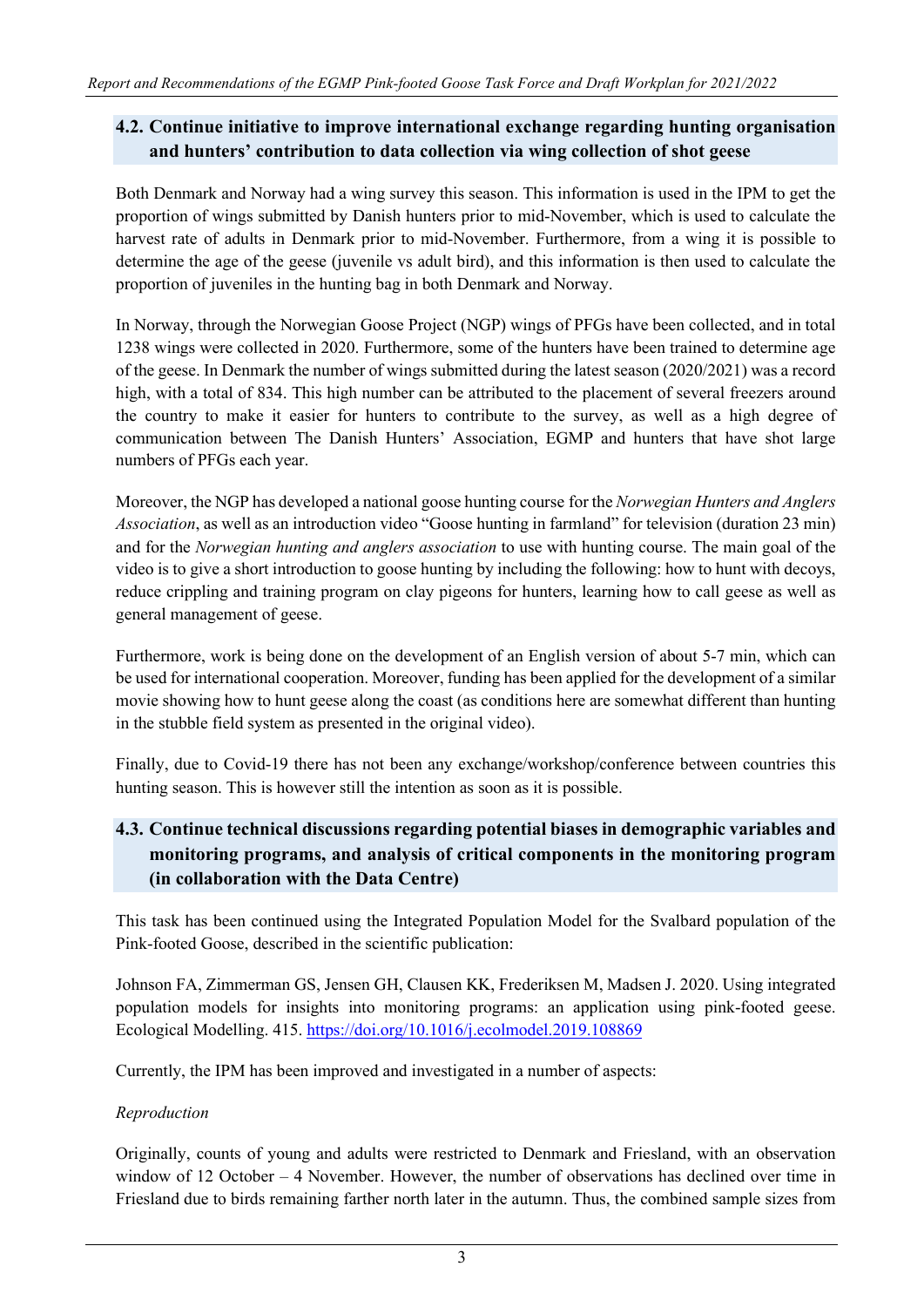Friesland and Denmark have declined. In addition to observations in Friesland and Denmark, however, counts are available in more recent years from Flanders, Norway, and Sweden. Unfortunately, there is considerable intra-annual variability in all of the data, and it is impossible to know which areas might be most representative of the proportion of young in the flyway population. Hence, to sustain sample sizes, total counts of young and adults from all five regions are now used in the IPM (in the same 3-week window as before) as a measure of the annual reproduction outcome of the population.

#### *November count bias*

Originally, the bias in November counts was assumed to be temporally constant. However, it seems unlikely that any bias in the November count is truly constant over time. Therefore, the bias is now modeled as a random-year effect. It should be noted, however, that even when the degree of bias was allowed to vary temporally, IPM results suggest minimal annual variation. The bias suggests the November population is about 15% higher on average than the count.

### *Survival and CMR*

Most problematic in revising the IPM involved decisions about whether to include informative priors for annual survival rates, whether to treat natural survival as a fixed-year or random-year effect, and whether to specify a state-space model for the May Lincoln-Peterson population estimates. After many investigations, it was decided not to include the CMR survival estimates of priors in the IPM. Furthermore, the ability to fit CMR estimates of survival was much better with a fixed-year effect than with a randomyear effect. Finally, a state-space model for Lincoln-Peterson estimates of population size was chosen so that the sampling variances of the estimates are considered explicitly.

Finally, progress have been made on a Value of Information (VOI) analysis. This exercise will help us understand how the various sources of monitoring data are being used, and ultimately to quantify the tradeoff between the value of monitoring information to successful population management and the cost of acquiring such information. This research is technically complicated and time consuming and will be continued in the coming year.

#### **4.4. Propose a plan for the assessment to be used for the revision of the ISSMP in 2022/2024[2](#page-3-0)**

The PFG ISSMP is due for revision. Based on the workflow however, it has been proposed to the Technical Committee to extend the PFG management plan so that it can align with the next cycle of the AEWA Meeting of the Parties (MOP). The Technical Committee has discussed and submitted the document to extend the validity of the PFG ISSMP from 2022 to 2024 and have a revised plan developed during that period and submitted for adoption to MOP9. The document was agreed by the recent  $16<sup>th</sup>$  Meeting of the AEWA Standing Committee and will be submitted to the MOP for approval. Once approved it will come to EGMP and PFG TF to develop a revised plan.

Another document proposed at the Technical Committee was the revision of the ISSMP structure to adapt it to a new format with the possibility of using Adaptive Flyway Management Plan, which has been introduced to the GG & BG ISSMPs.

<span id="page-3-0"></span><sup>2</sup> Waiting a final approval from the Standing Committee and AEWA Meeting of the MOP Parties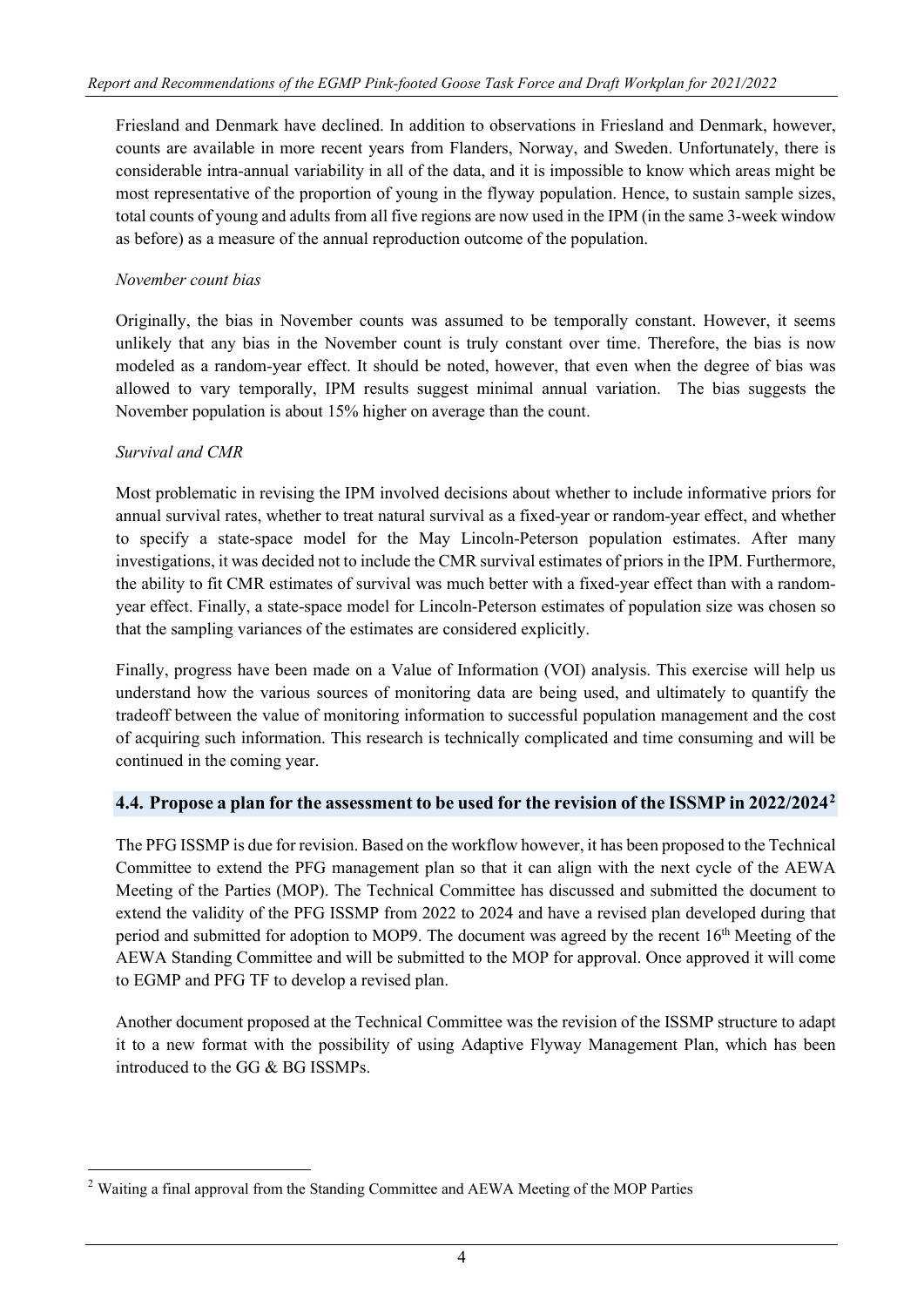Planning ahead for the revision of the ISSMP in 2022/2024<sup>[3](#page-4-0)</sup>. Possible aspects to be included in evaluation report:

- Tundra degradation assessment
- Agricultural damage assessment
- Assessment of other ISSMP indicators (recreational values, crippling)
- Population target assessment, including a Multi-criterion Decision Analysis
- Assessment of the range of the PFG population: how to deal with the new Swedish/Finnish/Russian group?
- Assessment of habitat restoration activities outside the breeding grounds
- Evaluation of existing monitoring program and proposal for future monitoring and assessment protocols
- Stakeholder satisfaction with the ISSMP process

Proposal for process:

- The PFG TF, Data Centre and EGMP Secretariat prepare a proposal for the organization, outline and a time plan for an assessment process.
- The IWG endorses the outline and time plan.
- The PFG TF and Data Centre start compiling the agreed data for assessment.
- The PFG TF reports on progress of compilation at IWG.
- The PFG TF and Data Centre finalize the assessment.
- The PFG ISSMP achievements are presented, and revision is discussed and decided at IWG.

### **5. Draft Workplan 2021/2022**

The work plan for the PFG TF for the coming year was discussed at the virtual meeting in the TF in April 2021 and will be presented at the EGM IWG6.

A background document for the discussion is presented in Annex 2 *"Evaluating Monitoring Programs for the Svalbard Population of Pink-Footed Goose*". Based on this document the implications of the foreseen cuts in the monitoring program from 2022 onwards (primarily the CMR program and the age counts unless funding is made available) shall be considered and discussed at the IWG6.

During the TF review process of the progress report *"Evaluating Monitoring Programs for the Svalbard Population of Pink-Footed Goose"*, a number of comments were received, mainly related to "other nonquantitative effects" of monitoring. However, as no of these comments are questioning the analysis itself, they are not incorporate into the report at this stage but included here to provide a more complete picture of the monitoring activities and the effect of remove one or more of these.

### **Comments to the progress report "Evaluating Monitoring Programs for the Svalbard Population of Pink-Footed Goose"**

# *Kees Koffijberg, SOVON*

Contrary to the Nordic countries, in NL and BE there is quite a number of folk, volunteers, who are going after ringed Pinkfeet and there is a number of even more dedicated people, who are doing age-counts. As such, all feel so to say very committed to the project as a whole. In the Nordic countries, it seems that all these data (or

<span id="page-4-0"></span><sup>3</sup> Waiting a final approval from the Standing Committee and AEWA Meeting of the MOP Parties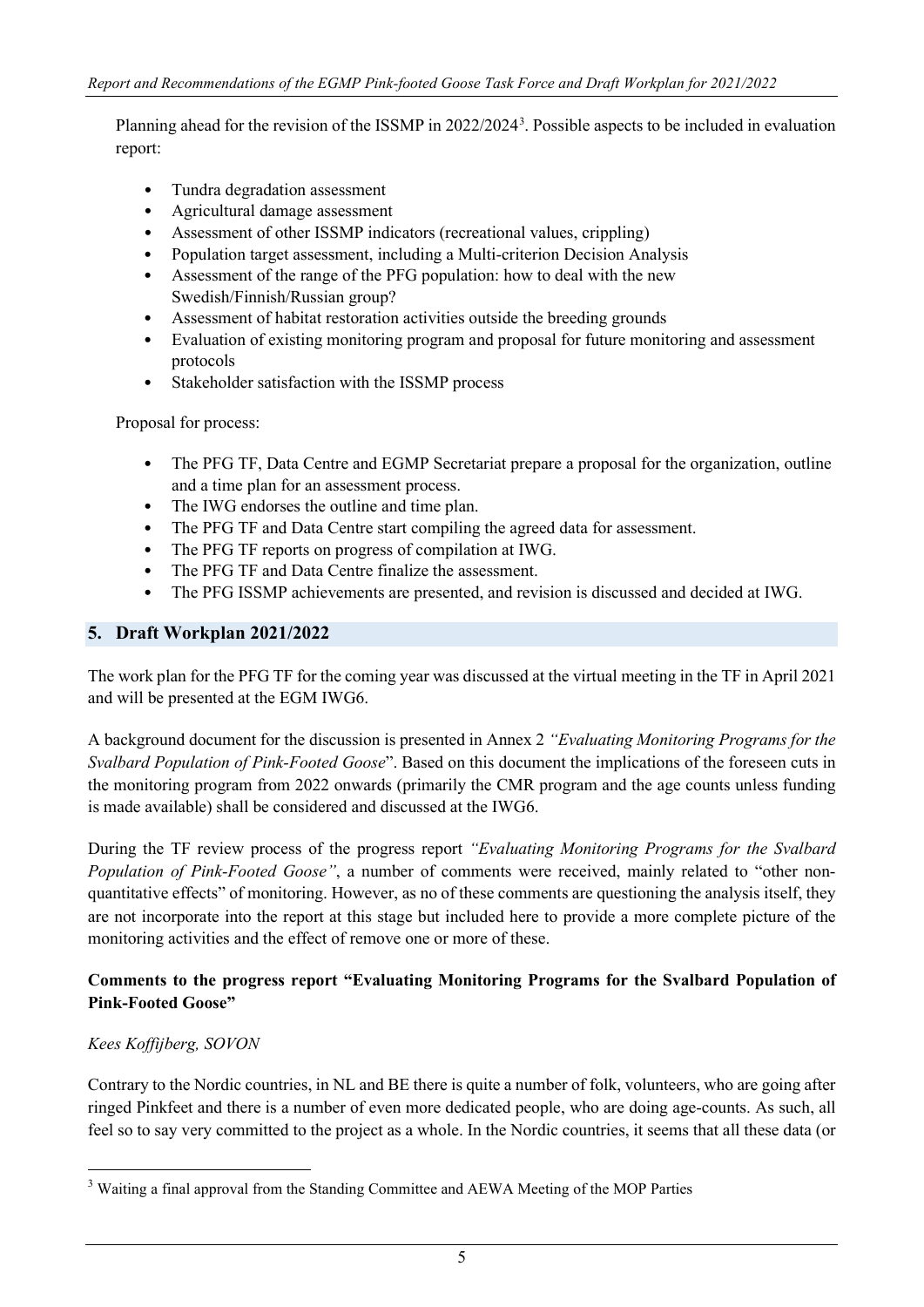the most of it) is collected by paid staff, since motivation to report rings etc. (nearly an ornithological sport in NL, BE and also DE) seems to decline steeply as soon as you have crossed the border from Germany to Denmark or Sweden. I think this should be made clearer at some place in the paper, as the gross cost calculations of course do not include these volunteer contributions but of course have assisted in building up the system as it is now. The current balances are mainly depicting staff time and costs and do not make clear that part of the contributions have been "for free" (which does not change the conclusions but adds some important context).

Without age-ratio counts and a neckband program, only the November count would remain as a joint-effort of all four participating countries. Despite this, I can foresee that the commitment from NL and BE participants would go down, especially when it encourages people to re-think their activities. The November count will be done anyway, as it is just part of the monthly census scheme (this is both true for NL and BE).

Stopping ringing would also imply that neckband density would drop quickly and people also stop searching (there is some trade-off: if you hardly find them anymore, one stops looking for it), while in other species (Greylag Goose) we like to expand neckband (and tagging) projects, as we are not in the "luxury" position as with Pinkfeet. But this of course only affects activities in NL and BE, as there would be no need any more to send out staff out in the field to search for neckbands in DK and NO.

Moreover, as we have seen dynamic dispersal in staging and wintering sites in only a short period of time, some baseline ringing activity may get less information on changes in future years (alternatively, a certain number of tags may help to overcome this, as it "only" involves the catching operations, and it would also keep track on crippling rates (when caught birds are x-rayed) - but hence, I guess that many costs in the CMR are associated exactly with these catching operations...).

Finally, perhaps less important in the paper as such (which entirely focusses on Pinkfeet), but more in context of other EGMP-covered species: this analysis specifically targets Pinkfeet monitoring, but certainly will also be used in discussions on monitoring activities in other species, by folk who are not aware that the amount of data collected so far in Pinkfeet is from a totally different dimension as compared to e.g. Greylag Goose, and clear predictions for e.g. productivity are not so easy to establish for other species.

# *Iben Hove Sørensen, Danish Hunters' Association*

First of all, it would be nice to highlight even more that the cannon-netting/catching also allows us to monitor the crippling rate and make sure it remains low, which is an important objective of the management plan (and all the other goose plans, too). The cost of the "C-part" of the CMR is estimated at 16,721 EURO + overhead, so it is a relatively small part of the CMR-costs. Related to that, would it be possible to evaluate management performance with a reduced CMR-program only including catching, marking and a less intensive (or strictly voluntary) search for marked individuals? So, in this case perhaps excluding data obtained from professional (paid) observers and only including "random" information from hunters and birdwatchers? Finally, a question on the overhead value: Is it necessary to add the overhead to activities carried out by staff not directly employed by the university?

# *Ingunn Tombre, NINA*

# **Cost assessments from the Norwegian side**

Some revised cost assessments for spring and autumn monitoring of pinkfeets are needed from Norway, as much of the monitoring is sponsored by the Norwegian Environment Agency. Specific figures can be delivered when a final version is under development.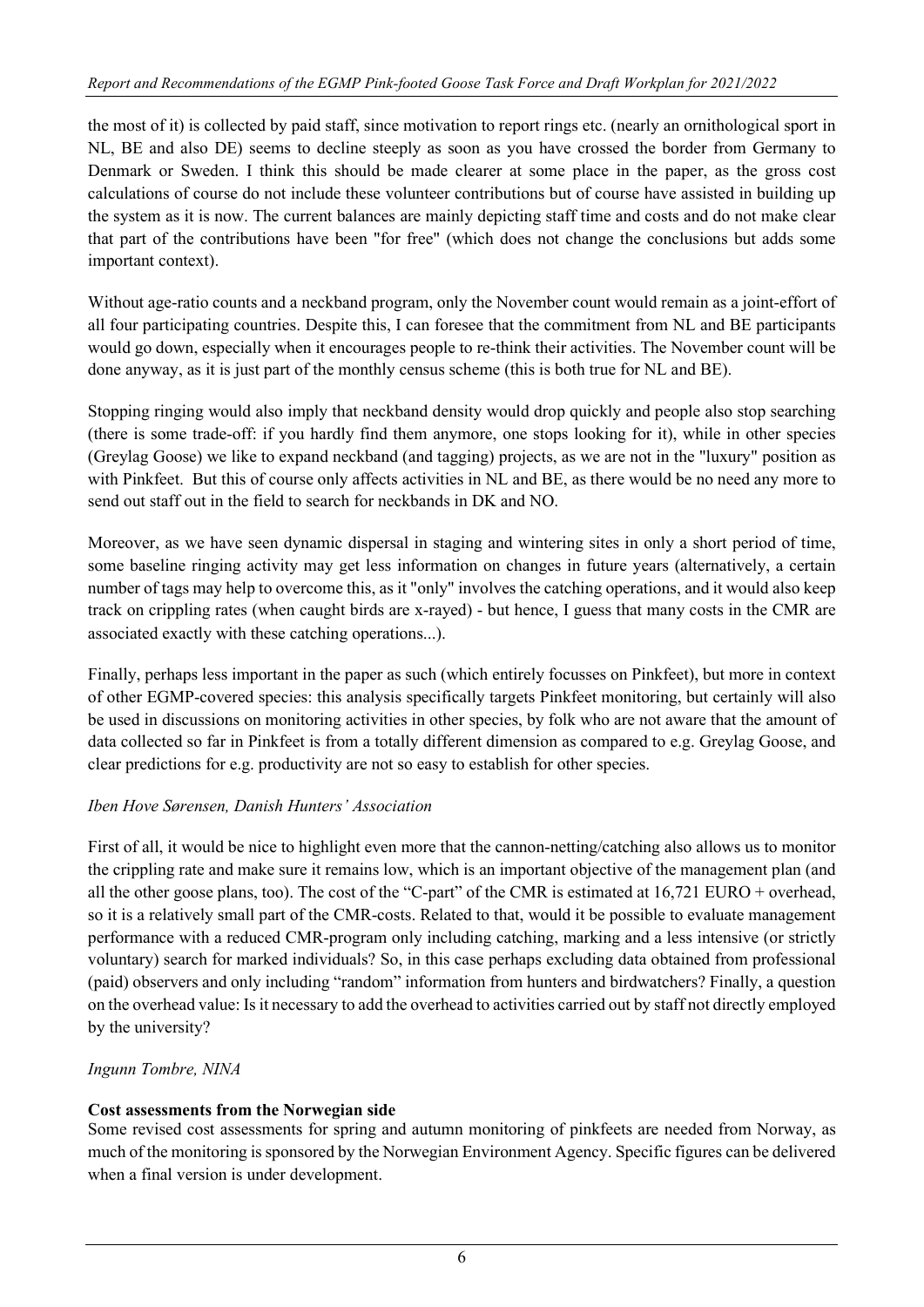### **Last paragraph in Abstract**

The Norwegian Environment Agency (NEA) sponsor NINA by around 400 000 NOK annually for the autumn monitoring of pinkfeets and similar amounts in spring which also covers barnacle geese and the Vesterålen region. This is however not only monitoring as such, as it also covers local meetings with farmers, hunters, managers, information, communication, outreach, data analyses for various reports and scientific papers etc. Hence, for this purpose we may probably only extract what specifically is used for the spring count and the juvenile assessments in October, as it is done in your paper. But figures should be slightly higher… In Trøndelag four persons are in action – having a daily fee and costs for driving covered. For the count weekend this is 15 000 NOK (11 130 DK or 1 497 Euro). In addition, we have one person in Vesterålen with a daily cost of 2 500 NOK (1 855 DK or 250 Euro). I also spend time on contracts, organising the people, compiling and summarising the data etc. If we say approximately one day (but I usually spend more…), that will cost 11 800 NOK – or 8 750 DK or 1 180 euro. Hence, Norwegian costs for total spring count is  $11\,130 + 1\,855 +$ 8 75 = 21 735 DK (or 2 927 euro). For the juvenile assessment we pay Paul Shimmings in Birdlife Norway to do the assessment (including salary and driving costs etc.): 15 000 NOK. Juvenile assessment: 11 130 DK / 1 497 euro.

### **Last paragraph in Abstract**

Maybe specify already in the Abstract what these "monitoring data beyond those managing harvest and population size" is. Not obvious for the reader at this stage.

#### **Other reasons than cost assessments for monitoring**

Somehow, I think, in a document like this, it will also be worth mentioning that other aspects than the cost considerations of monitoring activities briefly can be mentioned. It is already commented the qualitatively judgements of pop size and agriculture damage (before Methods at page 3), but also the fact that activities in the field by counting the geese is a conflict reduction activity in itself? At least that is the case for Trøndelag, where farmers (and local managers) know that "something is actually happening", and things are not at a distance as an "academic exercise". Not sure how wording should be, but this kind of evaluations should also be considered in the overall assessment? That is, we lose more than only the money perspectives if we reduce some of the activities in the field? So, "corresponding" arguments for November counts (keep up the network of volunteers etc.) can also be used for the May count (reduce conflict), at least from the Norwegian perspectives?

#### **Timing of harvest in Norway** (bottom page 3)

There is always some late harvest in Norway, so change "assume all" to "the majority"?

#### **Number of birds assessed when quantifying productivity**

Will it cost so much more if more birds are assessed as long as someone is out there anyway to do the productivity assessments? Some hours longer in the car, OK, but can't really see how much there is to save there and the arguments behind it?

# *Christine Verscheure, Natuurpunt Belgium and Eckhart Kuijken, Research Institute for Nature and Forest, Flemish Government of Belgium, Univ. Ghent Belgium*

Thanks for the opportunity to read this paper. Evaluation is very important when using public money indeed.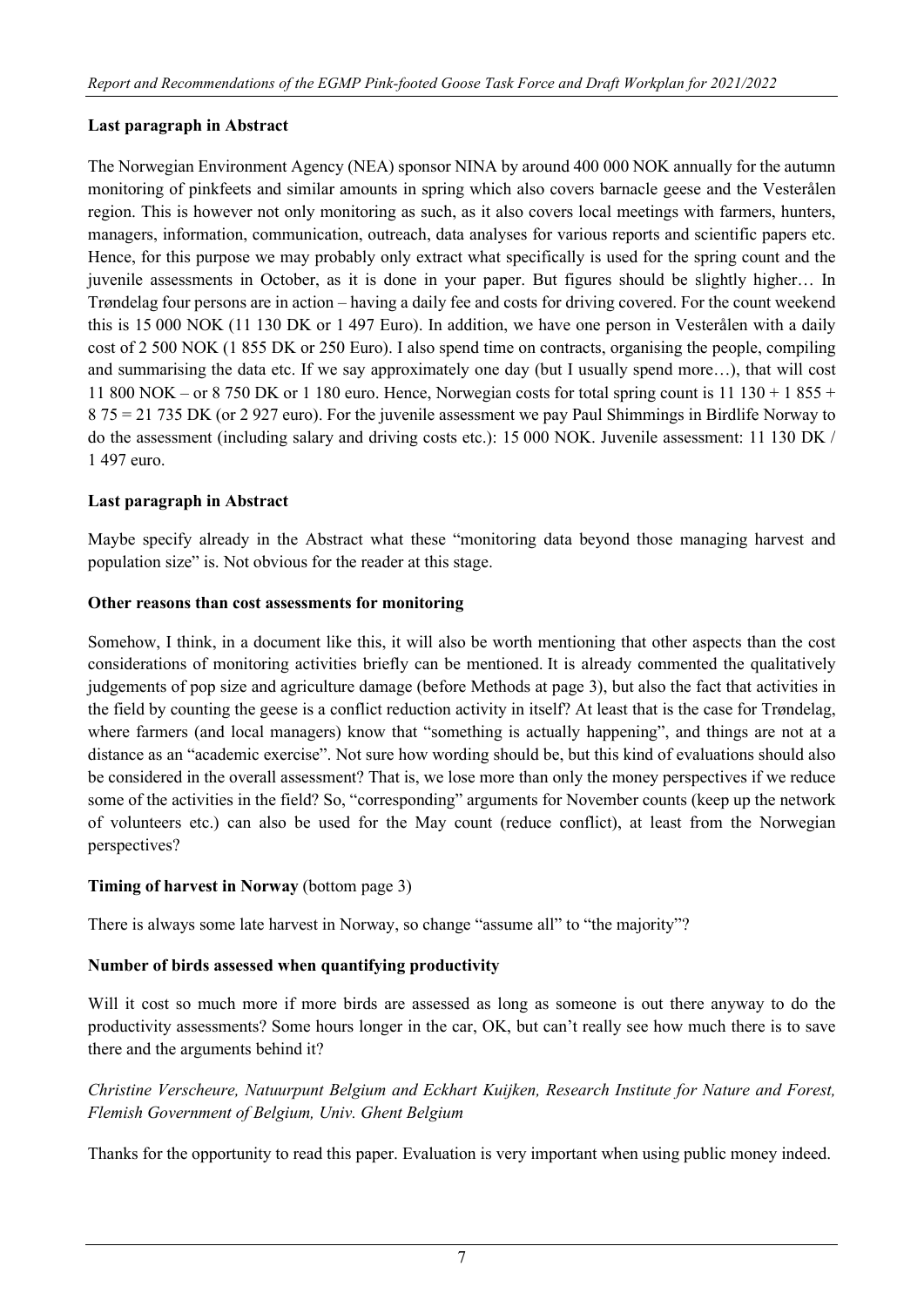We feel obliged to give some personal comments on the actual situation of the AEWA PfG project. What follows is not directly related to the text as such but reflects some feelings of colleagues in the field.

The conclusions of the report are quite clear: cutting in the budget seems to be inevitable. The paper mostly comments on the way in which modelling can be continued, the model itself, whereas the predetermined 60.000 population level is not that much discussed/the fact that the 60.000 population level was maintained for the coming years, without comments that this needed a review this year. You could try to run the model also changing this figure (e.g. 75000?) to predict consequences for harvest (the main concern?).

Therefore, we suggest changing the title of this report as follows:

*"Evaluating Monitoring Program Costs for the Svalbard Population of Pink-Footed Goose"*

The table of costs was for us rather eye opening, and it looks like there are two different worlds in the Flyway concerning monitoring fieldwork & neckband reading: Scandinavia in the north and the Low Countries in the south.

It looks like the highest expenditures go to neckband reading as a job in the north. We understand that this was needed in the past to achieve the goal of the CRM analysis (optimally to be based on 1% of the population marked, which is now declining) because the number of volunteers to collect resightings seems to be too low indeed. At different occasions (PfG TF, commenting Status Reports etc.) we have always stressed the importance that ornithological NGOs (existing in all countries) should be stimulated by AEWA to cooperate in this field work. However, when volunteers see that paid staff does the job, we understand that this can reduce their willingness.

In Belgium, we are used to do the monitoring for free and we hope this 'model' can be more explicitly promoted (just a reference of 'unpaid contributions' in papers such as in AMBIO 2017, 46(Suppl. 2): S275–S289 is not sufficient). As far as we know this is also more or less the fact in The Netherlands.

The cooperation with volunteers and NGO's as a low-profile monitoring has a lot of opportunities, not only for the Pinkfoot population understanding and management. The future AEWA work on other species also will largely need or even depend on the input of volunteers (waterbird counts started by IWRB in 1966!). Without this historic background, probably AEWA had never been established...

A short assessment for last winter (only for ourselves and our counting teams) makes some costs clear (Table 1). However, it should be noted that these costs have never been claimed or reimbursed (e.g. by the institutions where I was working before my retirement in 2007). Furthermore, we only prepared this estimate of volunteer contribution as an example to compare with those in the other flyway states (please note that the time spend by the officials from Agency and INBO is not included).

|                                             | # $km$ | # hours | €       |
|---------------------------------------------|--------|---------|---------|
| 6 simultaneous midmonthly counts            | 1100   |         | 396.00  |
| + 1 additional count end December.          |        |         |         |
| Adult/juv counts end Oct. early Nov.        | 450    |         | 162.00  |
| Neckband reading EKCV                       | 8055   |         | 2900.00 |
| Id. other volunteers: no data, but estimate | 1200   |         | 430.00  |
|                                             |        |         |         |
| Total                                       | 10805  |         | 3888.00 |
|                                             |        |         |         |

*Table 1*. Estimate of volunteer contribution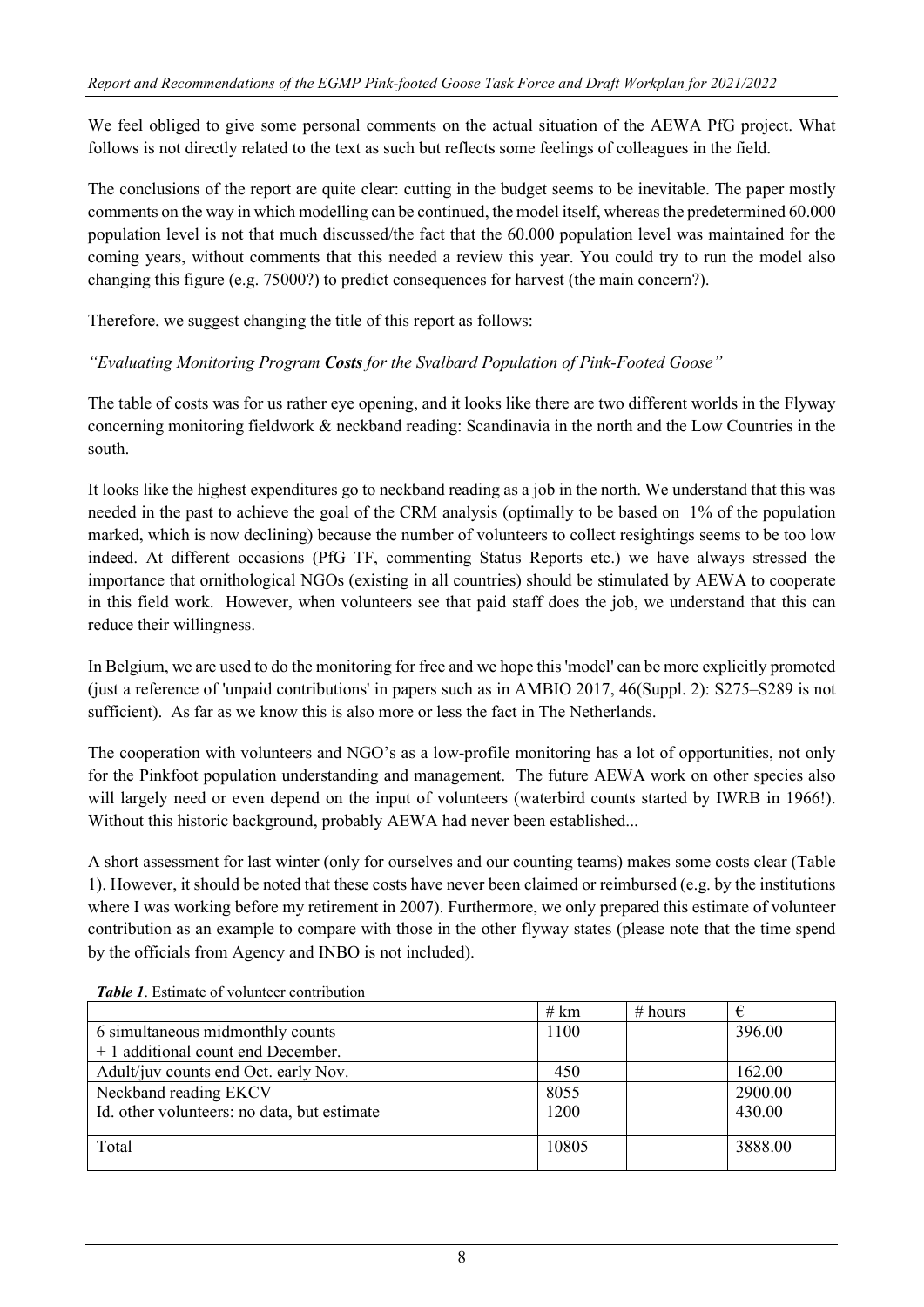It would be nice to mention in the paper the level of basic cost by volunteers without details. Thus, currently the table of expenditures included in the report should be looked at carefully.

This basic fieldwork of counting geese and reading neckbands will possibly remain the motor of the monitoring. Professionals are needed for supervising, making models and reports, communicating, etc. For the Low Countries, this model gives opportunities for both volunteers and professionals.

Although this is here not the right place to discuss this, but on behalf of the Belgian goose counters and neckband readers we would like to stress again the value of volunteer work. It is a way of living and it brings happiness in your life. Neckband reading, especially with using the BirdRingApp gives you direct information on the individual bird you read. Many younger volunteers still wondering what a strong birds they are meeting in the field, some of them 10x travelling Belgium -Svalbard with their family. This neckband reading has something challenging since Jesper started in 1990; increasing number of ring readers come up annually (indeed Gitte comparing with Pokémon). This neckband reading did become an excellent example of citizen science. Volunteers all realize how important the scientists behind these projects are to get information back as a reward.

Therefore, we hope – again on behalf of the Belgian readers – that some neck banding can still be part of the project. When the density of neckbands to be detected in the field becomes too low, we are afraid that the input of volunteers also for counting will rapidly decrease (except the fanatic ones  $\odot$ ). Furthermore, we stress the importance of ring resightings by volunteers; when ring density becomes too low, the efforts will decline; this would have serious consequence for collecting essential data of GG and BG as well!

Finally, we stress the importance of continuing November counts; we wonder that only for November counts a bias analysis is given (to be sure that the model fits well); does this suggests that May counts have no bias?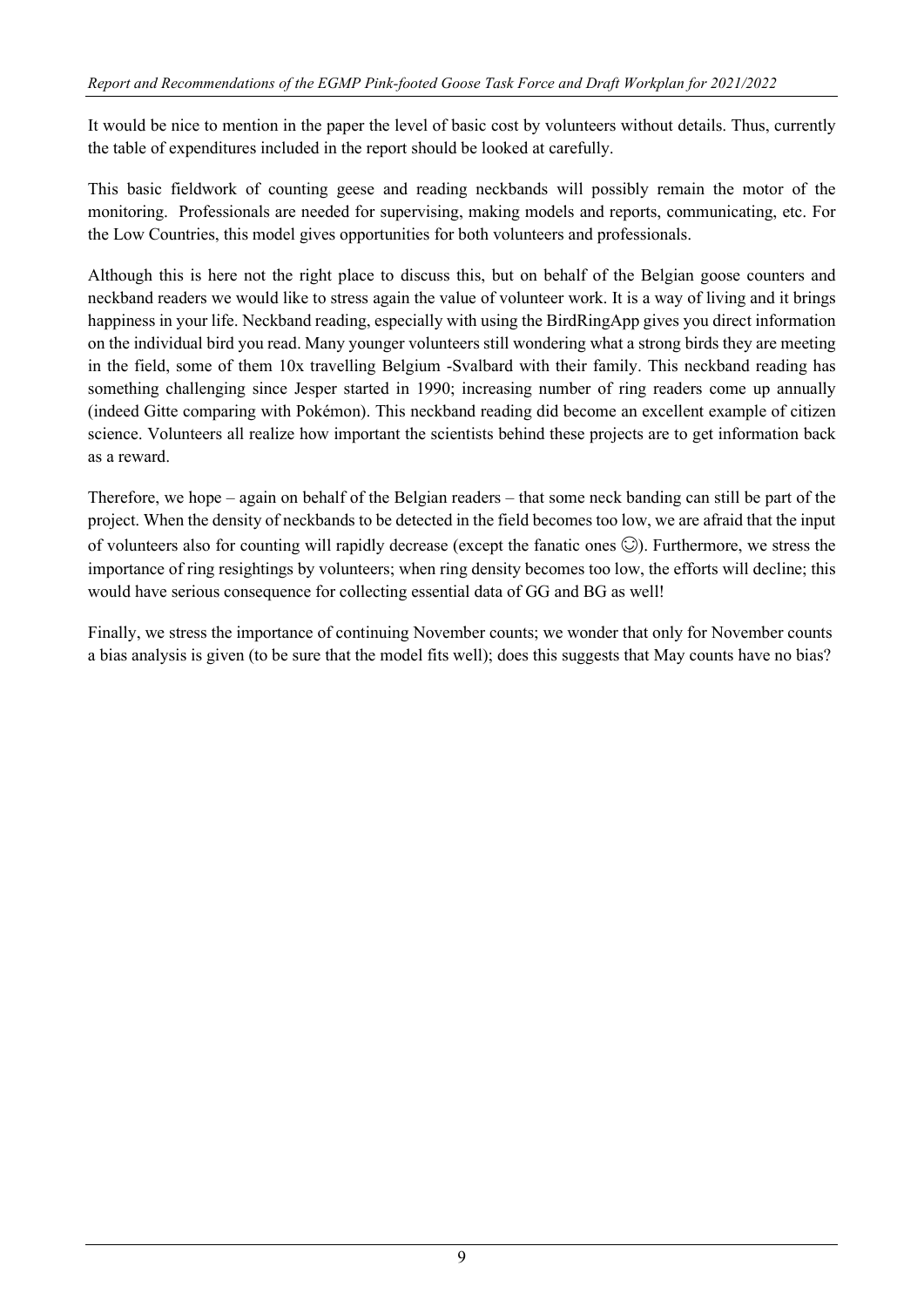# **Annex 1. Members of the Pink-footed Task Force as of 18 May 2021**

| Representative              | <b>Affiliation</b>                                                                                     |
|-----------------------------|--------------------------------------------------------------------------------------------------------|
| Floris Verhaeghe            | Nature and Forest Agency, Belgium                                                                      |
| Frank Huysentruyt           | Institute for Nature and Forest Research                                                               |
| Eckhart Kuijken             | Research Institute for Nature and Forest, Flemish Government of<br>Belgium Expert, Univ. Ghent Belgium |
| <b>Christine Verscheure</b> | Natuurpunt Belgium                                                                                     |
| Jesper Madsen (Coordinator) | Aarhus University                                                                                      |
| Iben Hove Sørensen          | Danish Hunter's Association                                                                            |
| Niels-Erik Jørgensen        | Danish Hunters' Association                                                                            |
| Knud Flensted               | <b>BirdLife Denmark</b>                                                                                |
| Jorma Pessa                 | Centre for Economic Development                                                                        |
| Kees Koffijberg             | Sovon Vogelonderzoek Nederland                                                                         |
| Ingunn Tombre               | Norwegian Institute for Nature Research, Department of Arctic<br>Ecology                               |
| Ove Martin Gundersen        | Norwegian Farmer's Union                                                                               |
| Per Risberg                 | <b>Swedish Environmental Protection Agency</b>                                                         |
| Leif Nilsson (tbc)          | Department of Animal Ecology                                                                           |
| Fred A. Johnson             | EGMP Data Centre/Aarhus University                                                                     |
| Henning Heldbjerg           | <b>EGMP</b> Data Centre/Aarhus University                                                              |
| Eva Meyers                  | <b>UNEP/AEWA</b>                                                                                       |
| Gitte Høj Jensen            | <b>EGMP</b> Data Centre/Aarhus University                                                              |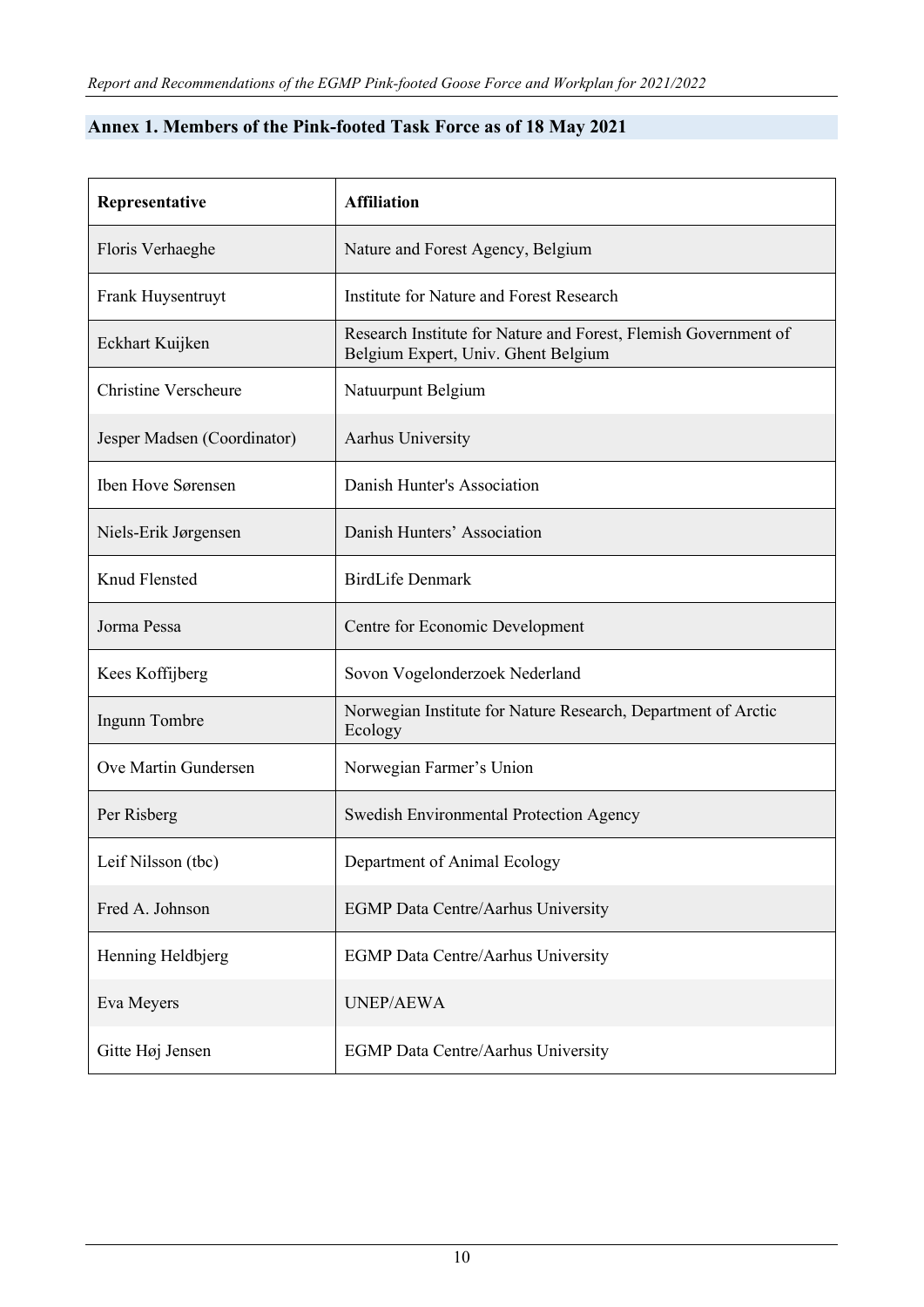# **Annex 2. Evaluating Monitoring Programs for the Svalbard Population of Pink-Footed Goose**

**Evaluating Monitoring Programs for the Svalbard Population of Pink-Footed Goose**

> *Progress Report 10 May 2021*

Fred A. Johnson, Jesper Madsen, and Gitte H. Jensen EGMP Data Centre Aarhus University, Denmark

**Abstract**: Unlike most goose populations in Europe, an extensive, science-focused monitoring program has been in place for the Svalbard-breeding population of pink-footed geese for three decades. The wealth of available information about population size, survival, productivity, and harvests has facilitated the construction of an integrated population model (IPM), which is now used to guide harvest-management decisions in Norway and Denmark. The monitoring program has been maintained by a network of managers, researchers, volunteers, and contract employees at a current annual cost of €117,461. After 30 years, however, one could ask whether there is a need to continue the monitoring in its current form or whether some monitoring efforts could be reduced without a significant sacrifice of management performance. We are conducting retrospective value-of-information analyses by asking what loss of management performance can be expected if we had stopped using a particular monitoring instrument in the past. Preliminary results suggest that the IPM appears quite robust, in that the posterior estimates of natural survival, differential vulnerability of young, and coefficients describing the relationship between spring thaw days on the breeding grounds and productivity changed little with some loss of monitoring data. Optimal harvest policies also are expected to perform well for the most part under the reduced-data scenarios we examined. It appears that substantial cost savings could be realized with reducing or eliminating the capture-mark-recapture program and productivity surveys, without much loss of the ability to maintain the population around its goal of 60,000 individuals. This is fortuitous, because funding for both of these programs ends in 2021, and will be discontinued unless more funding is forthcoming. Ultimately, any decisions to reduce monitoring efforts for pink-footed geese should consider the limitations of our analyses, which we describe herein. Moreover, we note that there are uses of monitoring data beyond those for managing harvests and population size. While these other uses cannot currently be valued quantitatively, they should nonetheless be considered in any decisions about the future of monitoring efforts for pink-footed geese.

*Disclaimer*: All results reported in this document are preliminary and therefore subject to change. Also, the Task Force provided comments on an earlier draft of this report, mainly related to the qualitative value of monitoring not directly related to the AHM program. However, as none of these comments questioned the analysis itself, they are not incorporated at this time but are included as an appendix in the Task Force report to help provide a more complete picture of monitoring activities and the potential impacts of reducing them. Finally, we note that total costs of monitoring in this report need to be revised because at the time of report production we were unaware of some contributions by Norway.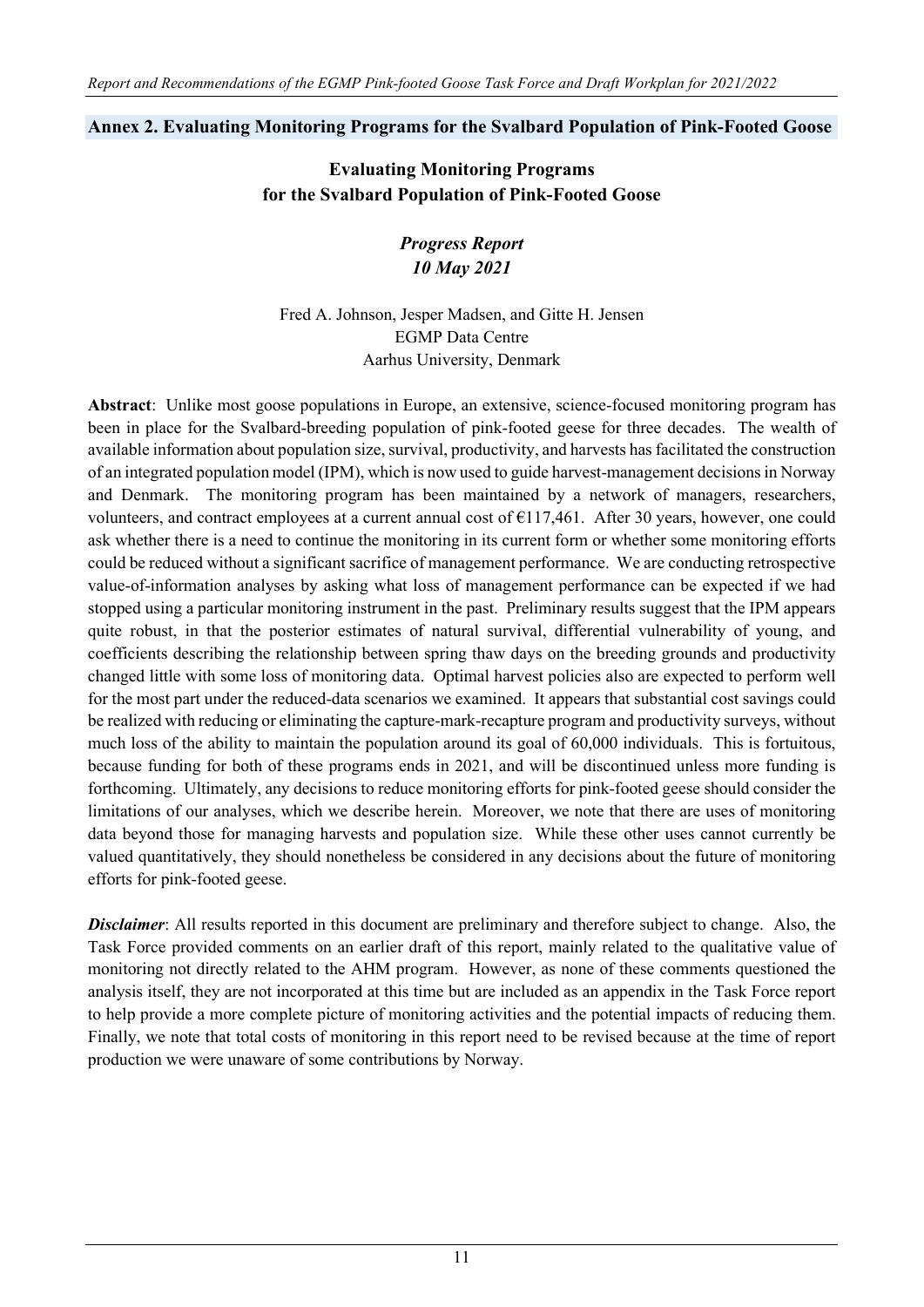### **Introduction**

Monitoring the demography and relevant environmental conditions of a wildlife population costs time and money. Because resources available for monitoring are always limited, wildlife managers must strive to make monitoring as cost effective as possible. The challenge thus facing managers is to assess the tradeoff between the cost of monitoring and the benefits derived from it in terms of understanding population dynamics and effectively directing conservation activities.

Generally, we can think of three basic types of monitoring (Nichols and Williams 2006). The first we refer to as surveillance or omnibus monitoring, in which resources are broadly (but perhaps not intensively) monitored in the hope that the information will eventually be useful to science or to conservation decision-making. Because this type of monitoring lacks unambiguous objectives, it is impossible to assess its cost effectiveness. The second type we refer to as science-focused monitoring, in which the primary goal is to discriminate among competing hypotheses concerning population dynamics (e.g., whether survival rates differ between males and females). In this case, the researcher must balance the cost of the monitoring data against the statistical power to discriminate among hypotheses. Finally, there is decision-focused monitoring, in which the goal is to inform conservation actions and track their performance. Here the manager must balance monitoring costs with the efficacy of meeting conservation objectives. To these three basic types of monitoring, we can also add monitoring within the context of adaptive management, in which the goals are both informing conservation actions and reducing uncertainty about population dynamics so that future conservation efforts can be improved.

Our principal focus here is on the management of the Svalbard population of pink-footed geese and, in particular, on the adaptive harvest management process that has been in place since 2013 (Madsen et al. 2017). Unlike most goose populations in Europe, an extensive science-focused monitoring program has been in place for this population of pink-footed geese for three decades, with the aim to understand population dynamics, migratory behavior, and anthropogenic impacts. The wealth of available information about population size, survival, productivity, and harvests has facilitated the construction of a robust, integrated population model (IPM), which is used to guide harvest-management decisions in Norway and Denmark (Johnson et al. 2020). The monitoring program has been maintained by a network of managers, researchers, volunteers, and contract employees. After 30 years, however, one could ask whether there is a need to continue the monitoring in its current form or whether some monitoring efforts and associated costs can be reduced without a significant sacrifice of management performance. Moreover, our research ultimately can lead to investigations for other goose populations that are monitored poorly, where managers often want to understand how additional investments in monitoring could improve management performance.

These questions can be addressed using so-called value-of-information (VoI) analyses (Williams and Johnson 2015). In simple terms, VoI is the expected management performance with complete information minus the expected performance with incomplete information. We stress that VoI analyses can only be conducted within the context of a formalized decision problem, in which there are unambiguous objectives, alternative choices of actions, and the predicted consequences of those choices in terms that are relevant to the objectives. In this sense, VoI analyses can be used to evaluate both science-focused and decision-focused monitoring and, therefore, for monitoring conducted within the context of adaptive management. In the research described here, we are conducting retrospective analyses of various monitoring instruments for pink-footed geese. In particular, we are focusing on those monitoring efforts that are *not* associated with some larger monitoring effort (e.g., monitoring goose harvests in Norway and Denmark), which would be conducted regardless of its utility for managing pink-footed geese. Rather, we are focusing on monitoring efforts that involve additional expense, in terms of money, time, or both. We refer to our analyses as retrospective in the sense that we look back in time and ask: what loss of management performance can be expected if we had stopped using a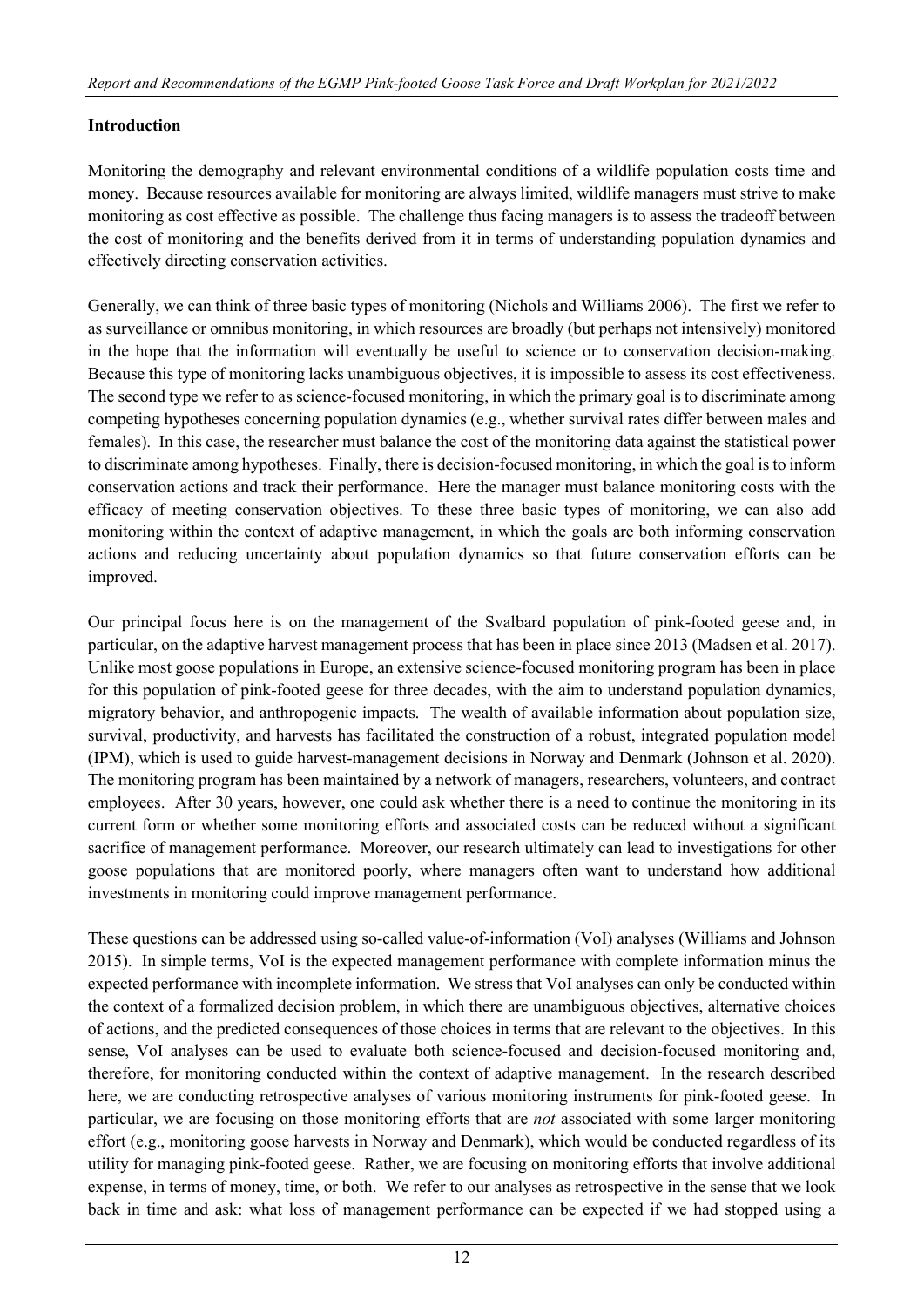particular monitoring instrument in the past? Retrospective diagnosis is a common fisheries diagnostic, examining how models perform when fewer years of data are included (e.g., Deroba 2014, Miller and Legault 2017). By examining various monitoring instruments, and by varying the time in the past they were theoretically discontinued, we can begin to understand the relative importance of various monitoring instruments and whether the improvement in management performance they produce can be justified by their cost.

We stress that our analyses are conducted within the context of a specified decision problem: what level of pink-footed goose harvest in Norway and Denmark will best maintain the population near the goal of 60,000 in spring? The decision problem is dynamic, in the sense that harvest levels must be adjusted each year depending on population status. We recognize, however, that pink-footed goose monitoring data may have uses beyond managing harvest and population size. Such uses include, for example, understanding the relationship between population size and agricultural damages and meeting inventory and assessment obligations under international treaties (e.g., Ramsar, EU Birds Directive). We therefore describe some other uses of pink-footed goose monitoring instruments, but stress that their value can only be judged qualitatively.

# **Methods**

# *Monitoring instruments*

We here briefly describe the extant monitoring program for pink-footed geese and provide estimates of the annual cost of the various monitoring instruments. The costs given below for each monitoring activity have been calculated on the basis of annual budgets and expenditures (average 2012-2020). Costs include an overhead rate of 44%, which is a Danish standard for Danish externally funded research projects. We note that the cost estimates provided do not include time spent by volunteers in the field (although they do include reimbursed travel costs). Moreover, cost estimates are only provided for those monitoring instruments that are *not* part of a larger, routine monitoring effort for waterbirds. Currently the additional costs for pink-footed geese monitoring are shared by Aarhus University (95%) and the Norwegian Environment Agency (5%). The Aarhus University funding, which has been a strategic investment in developing tools to support adaptive management, ends at the end of 2021.

Population counts conducted in spring and autumn – Internationally coordinated population counts of pinkfooted geese have been performed annually since 1990 in Denmark, Belgium and the Netherlands in late October or early November (hereafter referred to as the November count) (Madsen et al. 1999). Over time, the population has expanded its distribution and the spatial coverage of the count has repeatedly been extended to capture new sites occupied by geese (Madsen et al. 2015). Since 2005, the population has also been counted in Norway, and since 2016 in Sweden. Because of increasing challenges in monitoring the autumn population, an additional count was introduced in May in 2010, which includes Norway, Denmark, Sweden and, since 2016, Finland. The known sites are covered by a network of trained observers who coordinate the coverage. The May census costs €2338 per year for academic staff salary and travel costs of volunteers. The cost of the November census is similar, costing  $\epsilon$ 2145 per year.

Harvest estimates – Pink-footed geese are subject to an open hunting season in Norway, including Svalbard, and in Denmark. The species is protected in The Netherlands, Belgium, Sweden, and Finland. In both Norway and Denmark, reporting the harvest is mandatory and hunters report their harvests online. Harvest monitoring imposes no additional costs on the pink-footed goose management community.

Temporal distribution of harvest in Denmark – The November count occurs after the start of hunting seasons in Norway and Denmark and so it is important to be able to partition harvest into that occurring before and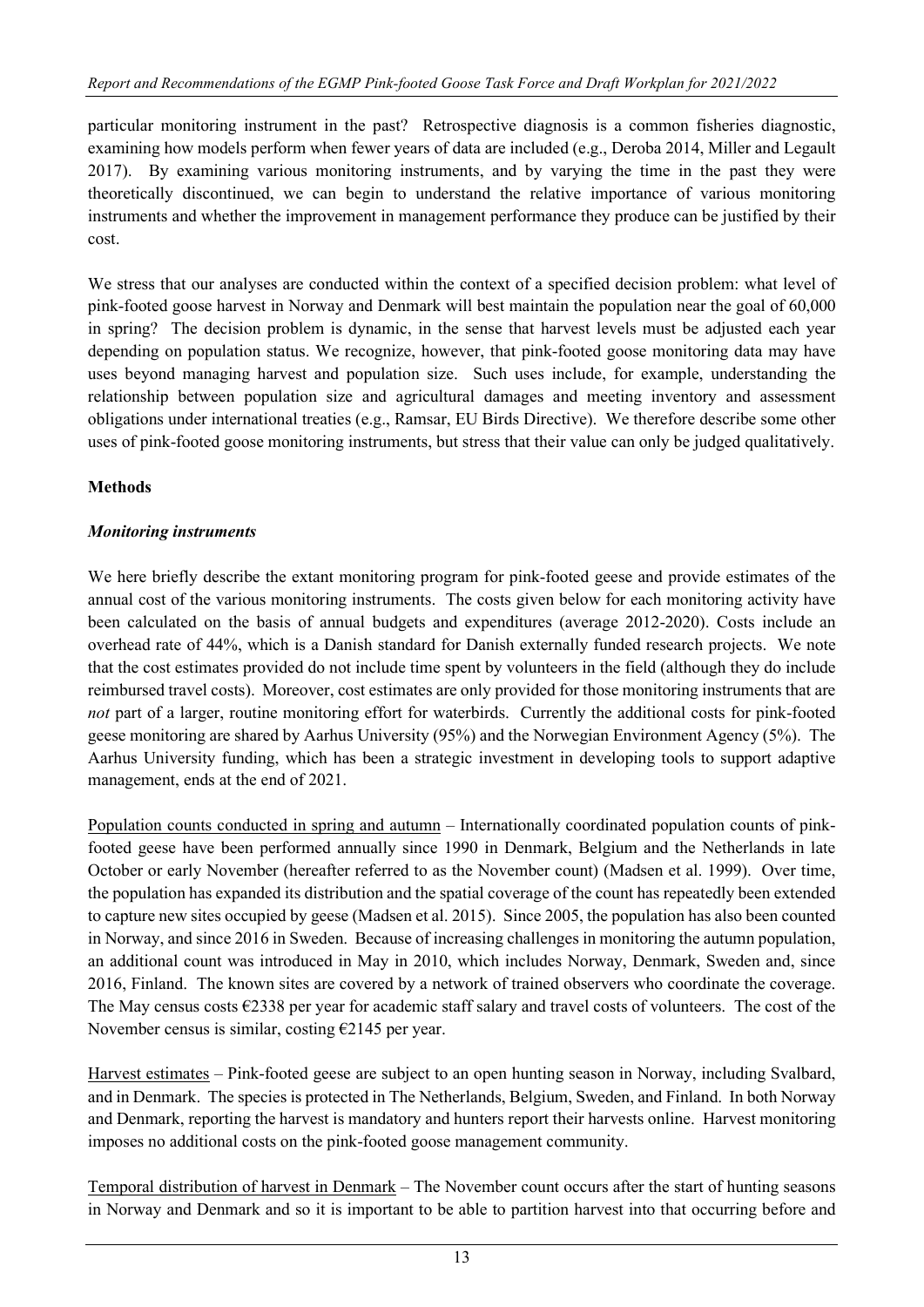after the count. We assume all of the harvest in Norway occurs prior to the November count. The temporal distribution of the pink-footed goose harvest in Denmark is derived from wings submitted to the Danish wing survey. Danish hunters voluntarily submit wings from harvested individuals, providing information on date, location, and age of harvested geese. Monitoring the temporal distribution of the harvest in Denmark imposes no additional costs on the pink-footed goose management community.

Proportion of young in the autumn – Based on age-specific plumage characteristics, random counts of the number of young of the year and of older geese in flocks have been conducted by trained observers in the Netherlands and Denmark since 1980 (Madsen 1982, Madsen et al. 1999), and in more recent years in Belgium, Norway, and Sweden as migratory behavior has changed. We use only counts occurring between October 12 and November 4, inclusive, to minimize the effect of seasonal changes in age ratios. Fall counts of young and adults are relatively expensive, and at the current level of effort cost  $\epsilon$ 21,177 per year for academic staff salary, contract observers, and travel costs for observers.

Annual survival rates – Estimates of annual survival rate are available from a capture-mark-recapture (CMR) program (Madsen et al. 2002). During the period 1990-2018, 4938 pink-footed geese were captured and fitted with neck-bands and tarsus metal rings during spring staging in Denmark and Norway and, in four years, on the Svalbard breeding grounds. Resightings are made by a network of professional and volunteer observers outside the breeding grounds (September-May). Dead recoveries are reported by members of the public to the ringing centers involved (in Denmark and Norway). They include both geese reported shot by hunters, and those found dead by other members of the public.

Capture-mark-resight estimates of population size – The CMR data used to estimate survival are also used to derive an estimate of pink-footed goose population size (*N*) by dividing the number of marked geese in the population (*M*) by the ratio of the number of marked geese to the number of geese screened (*R*) (Sheaffer and Jarvis 1995):  $N = M/p$ . This approach has been used in the monitoring program since 1991 and effort has been increased since 2011. As described by Clausen et al. (2019), the CMR data are used to derive estimates of pink-footed goose population size in spring, which are independent of the May counts. *M* is estimated from the number of marked birds seen alive in any given year corrected for annual variation in detection probability, and *R* is estimated as the average of the ratios from observations of marked individuals in screened flocks.

The CMR program is the most expensive of all monitoring instruments, costing €91,801 per year for materials, salary, and travel.

Spring temperature in Svalbard – Warm May temperatures on the breeding grounds, used as a proxy for snow melt in relation to the timing of egg-laying by geese, tend to improve reproductive success of pink-footed geese (Jensen et al. 2014). Therefore, daily average temperatures during May at two locations in Svalbard (Ny Ålesund and Svalbard Airport) are retrieved each year from the Norwegian Climate Service Center's online database [\(https://klimaservicesenter.no/observations/\)](https://klimaservicesenter.no/observations/). The number of days in which the average temperature is above freezing are tabulated and the number of "thaw days" are calculated by averaging values from the two stations. There is no additional cost incurred in acquiring these data.

# *VoI analyses*

We start from the assumption that posterior estimates of population size and demographic parameters from the IPM using the full set of available monitoring data represent the benchmark against which reduced monitoring will be judged. Thus, the process for evaluating management performance with reduced data involves the following steps: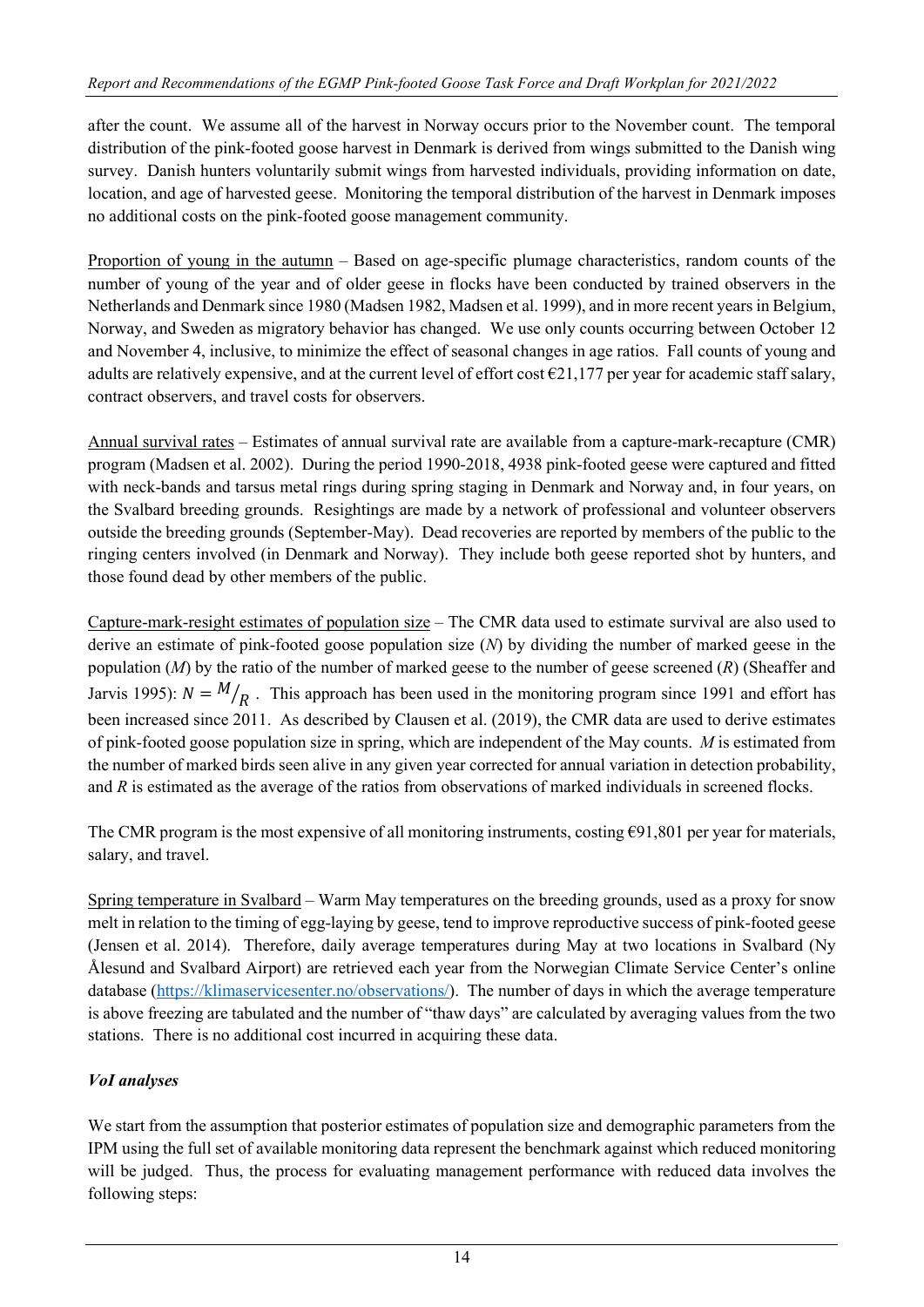- 1. The IPM is first fit using the entire record of three decades of monitoring data, following the methods described by Johnson et al. (2020).
- 2. Posterior estimates of population size, natural mortality, the differential vulnerability of young to harvest, and the regression coefficients expressing the relationship between thaw days and reproductive success are used to derive an optimal harvest policy using stochastic dynamic programming (Johnson et al. 2014). We explicitly consider uncertainty related to current population size, temporal variation in natural survival, and uncertainty about the regression coefficients in the relationship between thaw days and productivity. These sources of uncertainty are described by discrete statistical distributions in the optimization process. We call the resulting harvest policy the full-data policy. The performance of this policy is assessed by examining the long-term expectation of population-size utility (Fig. 1) under this policy, assuming the full-data IPM best represents pinkfooted goose demography.
- 3. Next, we eliminate some of the data used to fit the IPM. For example, we might eliminate the last several years of May population estimates based on the CMR program and then re-fit the IPM. From a technical perspective, we simply eliminate some data from the joint likelihood in the IPM. As before, we now derive a new optimal harvest policy using the posterior estimates from this reduced-data IPM. When data are removed from the IPM, both the variance and bias of May population estimates tend to increase. Therefore, we express the uncertainty in population size as a mean squared error (MSE), which considers both the variance and bias of population estimates ( $MSE = bias^2 + variance$ ). We use the MSE to calculate a coefficient of variation as  $CV_{MSE} = \sqrt{MSE}/\sqrt{N}$ , where  $\overline{N}$  is the mean population size.
- 4. The expected performance of the harvest policy derived from the reduced-data IPM can be evaluated, assuming that the harvest policy from the full-data IPM is the benchmark against which it is judged. In other words, we evaluate the expected performance of the reduced-data policy, assuming that the "true" population dynamics are those expressed by the full-data IPM. We solve for the expected performance of the reduced-data policy analytically, recognizing that every policy has a stationary Markov transition matrix and corresponding vector of stationary utilities (Williams et al. 2002:208). We again describe performance as the long-term expectation of population-size utility under this policy and the assumption that the full-data IPM best represents pink-footed goose demography.
- 5. Finally, we plot expected management performance of each reduced-data scenario against its amortized, annual cost over the last 10 years (i.e., the total 10-year cost of all monitoring instruments less the cost associated with the reduced-data scenario, divided by 10 years). We seek the Paretoefficient frontier (Kennedy et al. 2007), in which no data-reduction scenario can improve management performance without a concomitant increase in monitoring costs. A Pareto frontier describes the tradeoffs inherent in both maximizing performance and minimizing costs, and also identifies those data-reduction scenarios not worthy of further consideration.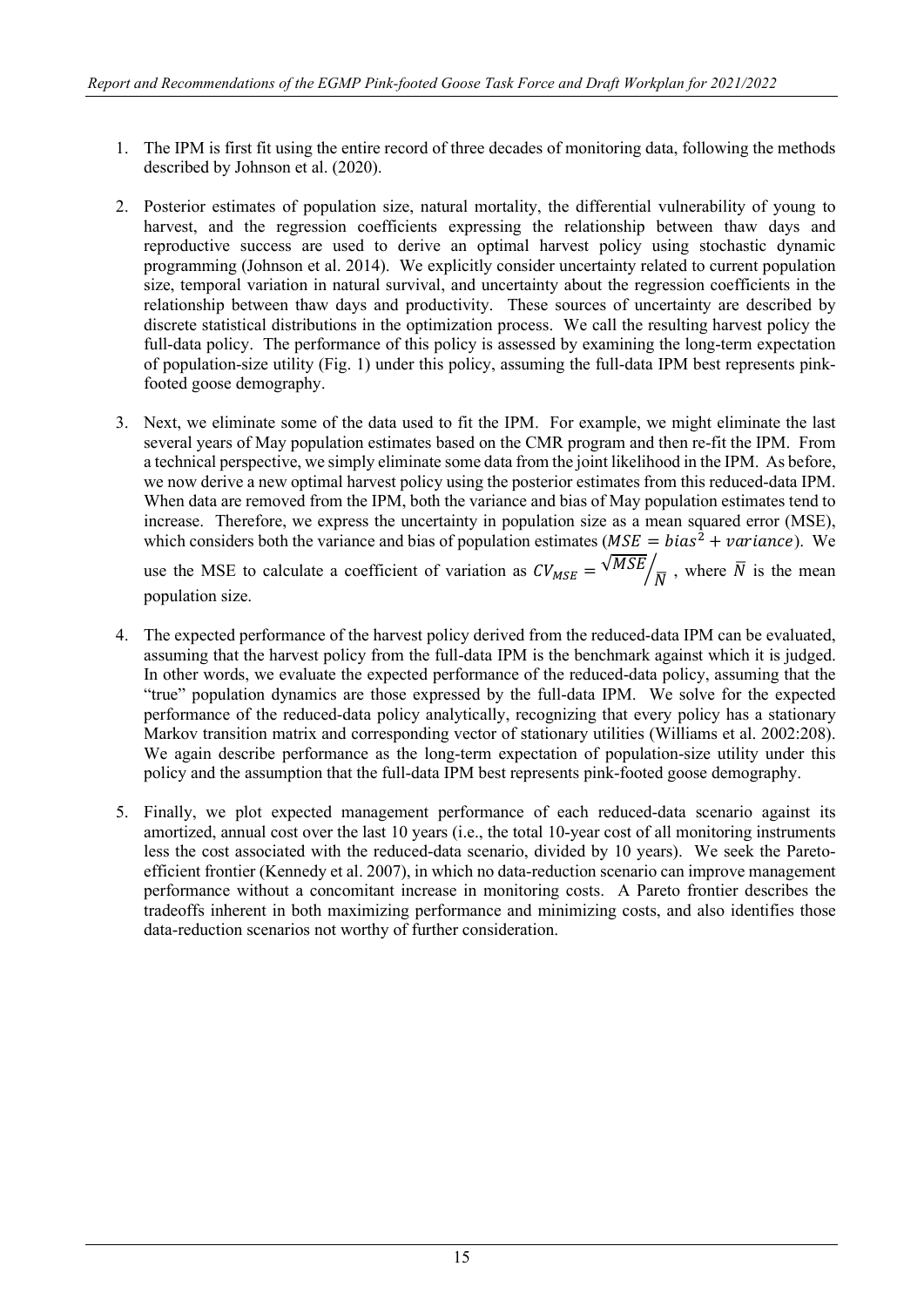

*Fig. 1*. Utility (i.e., stakeholder satisfaction) expressed as a function of population size of Svalbard Pink-footed Geese. The population goal is 60000 individuals (red dashed line), but population sizes between about 55,000 and 65,000 (dark grey band) are acceptable (and thus have utility  $\leq 1$ ), while those outside that range are less desirable (and thus have lower utility). The light grey bands represent population sizes that have utility  $\geq 0.5$ .

# *Data-reduction scenarios*

We currently are investigating scenarios in which three key monitoring instruments "were discontinued" in the recent past. In particular, we are focusing on the CMR-based estimates of population size, the November count, and the productivity survey. In most cases, we retain the May count because it is probable that managers would want to maintain at least one estimate of population size for May because it plays a central role in prescribing appropriate harvest levels. The data-reduction scenarios we evaluate here are not an exhaustive list and many other possibilities are possible. The time required to fit a reduced-data IPM, and then derive and evaluate its associated harvest policy, is about one hour. Therefore, evaluation of many more scenarios is eminently practical.

# **Results**

Of key importance in managing harvest and populations size, are the IPM variables describing natural survival, differential vulnerability of young, and the relationship between thaw days and productivity. In this regard, the IPM appears quite robust, in that the posterior estimates of these demographic variables changed little with some loss of monitoring data. The most notable change occurred in the measure of bias and precision ( $CV_{MSE}$ ) of the posterior estimate of May population size in 2020. The  $CV_{MSE}$  ranged from 0.05 (i.e., 5%) for the fulldata IPM to 0.36 for case # 10 (M = 2011, N = P = 2010) (Fig. 2) (refer to Table 1 for an explanation of case #'s). In case # 8, the  $CV_{MSE}$  was 0.66, which led to convergence failure in attempting to derive the associated harvest policy. In essence, one is so uncertain about population size in this case that any one harvest level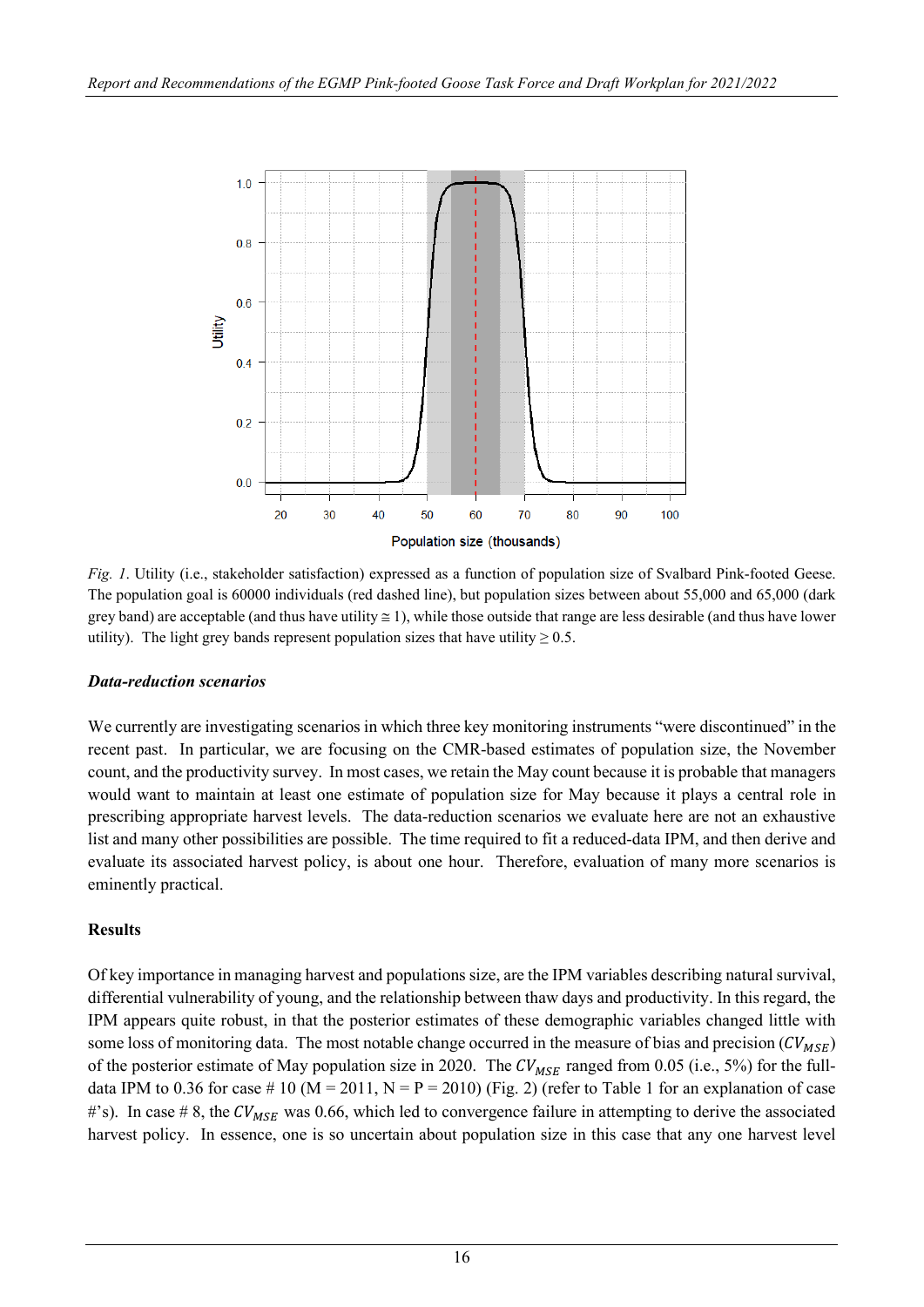

*Fig. 2.* Posterior estimates of May population size from the full-data IPM (with 95% CIs), compared with those from Case # 10 in Table 1, in which CMR estimates of population size were discontinued in 2011 and November counts and the productivity survey were discontinued in 2010. While the past decade of population estimates from Case  $#10$  show a decline (albeit with a lot of uncertainty), the optimal strategy derived from the reduced-data IPM suggests that future populations would range far above the target of 60,000 (Table 1).

We direct the reader to Table 1 for comparisons of the data-reduction scenarios evaluated so far. The complete monitoring program as it is now conducted costs  $\epsilon$ 117,460 per year (Appendix). Significant cost savings are associated with reductions in the CMR program and productivity surveys, which are the most expensive monitoring instruments. In most cases, the expected population utility remained close to one, which would be that attained if the population could be maintained at exactly 60,000 each year.

*Table 1.* Various scenarios for reducing monitoring efforts for pink-footed geese, ranked from the highest to lowest population utility. M represents the final of year CMR-based estimates of population size. Similarly, N represents the final year of the November count, and P represents the final year of productivity data. Case # 0 represents the full-data IPM. Expected utility is the long-term population utility as expressed in Fig. 1. Mean population size is that expected when managing the population based on reduced data when the "true" population dynamics are described by the full-data IPM. Annual cost represents the 10-year amortized annual cost  $(\epsilon)$  of all monitoring. Annual savings represents the costsavings from the complete monitoring program as it currently exists. Note that for case #'s 15 and 16, the May count was discarded in addition to the reductions expressed by M and P. Case # 8 could not be evaluated because the optimal harvest policy failed to converge.

| Case # | M    | N    | P    | Expected | Mean             | cost<br>Annual | Annual               |
|--------|------|------|------|----------|------------------|----------------|----------------------|
|        |      |      |      | utility  | population $(k)$ | $(\epsilon)$   | savings $(\epsilon)$ |
|        | 2020 | 2019 | 2019 | 0.9900   | 59.76            | 117460         |                      |
| 12     | 2020 | 2019 | 2010 | 0.9899   | 60.72            | 98402          | 19059                |
|        | 2020 | 2019 | 2015 | 0.9898   | 61.03            | 108990         | 8471                 |
| 13     | 2011 | 2019 | 2019 | 0.9892   | 62.17            | 34840          | 82621                |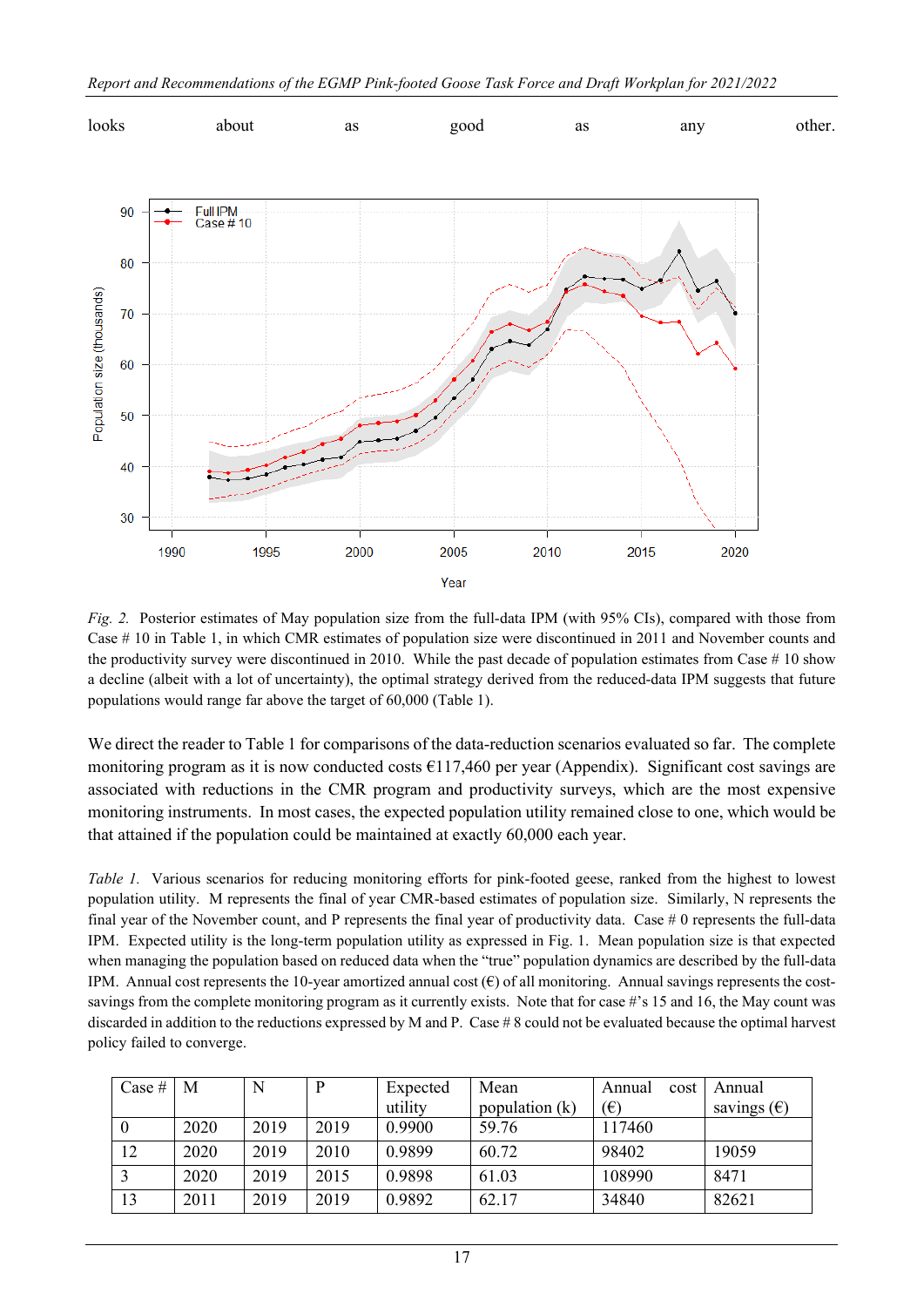| Report and Recommendations of the EGMP Pink-footed Goose Task Force and Draft Workplan for 2021/2022 |  |  |  |
|------------------------------------------------------------------------------------------------------|--|--|--|
|------------------------------------------------------------------------------------------------------|--|--|--|

| 11             | 2011 | 2019 | 2015 | 0.9890    | 62.19     | 26369  | 91092  |
|----------------|------|------|------|-----------|-----------|--------|--------|
| 1              | 2016 | 2019 | 2019 | 0.9889    | 62.60     | 80741  | 36720  |
| 6              | 2016 | 2019 | 2015 | 0.9889    | 62.51     | 72270  | 45191  |
| 5              | 2020 | 2015 | 2015 | 0.9883    | 62.31     | 108132 | 9329   |
| $\overline{2}$ | 2020 | 2015 | 2019 | 0.9882    | 62.88     | 116603 | 858    |
| 15             | 2011 | 2019 | 2010 | 0.9861    | 63.77     | 11105  | 106356 |
| 16             | 2011 | 2019 | 2019 | 0.9822    | 64.52     | 30164  | 87297  |
| 7              | 2016 | 2015 | 2015 | 0.9785    | 64.42     | 71412  | 46049  |
| 14             | 2011 | 2015 | 2015 | 0.9741    | 64.58     | 25511  | 91950  |
| $\overline{4}$ | 2016 | 2015 | 2019 | 0.9494    | 65.26     | 79883  | 37578  |
| 9              | 2011 | 2019 | 2010 | 0.0094    | 98.12     | 15781  | 101680 |
| 10             | 2011 | 2010 | 2010 | 0.0003    | 98.61     | 13850  | 103611 |
| 8              | 2011 | 2010 | 2019 | <b>NA</b> | <b>NA</b> | 32910  | 84551  |

Case #'s are plotted in Figs. 3 and 4. While annual costs are distributed somewhat evenly over a wide range, management performance in terms of expected population utility falls into two discrete groups: those that perform well and those that perform very poorly. As we might expect, the poorly performing policies also have the lowest associated monitoring costs. Ignoring the poorly performing cases (Fig. 4), we can discern that case #'s 13 and 11 perform almost as well as the full-data policy, but demonstrate substantial cost savings. Notably, both of these cases eliminated CMR-based estimates of population size during the last nine years, but still are able to maintain a mean population size of 62,000, well within the range of tolerance for the goal of 60,000. Case # 15, which also eliminated the productivity survey from the last nine years, also performed reasonably well at a still lower annual cost. Cases in which the November count was eliminated performed relatively poorly and were not associated with large cost savings.



*Fig. 3.* Case numbers from Table 1 plotted as functions of the expected population utility and the 10-year amortized annual cost ( $\epsilon$  in thousands).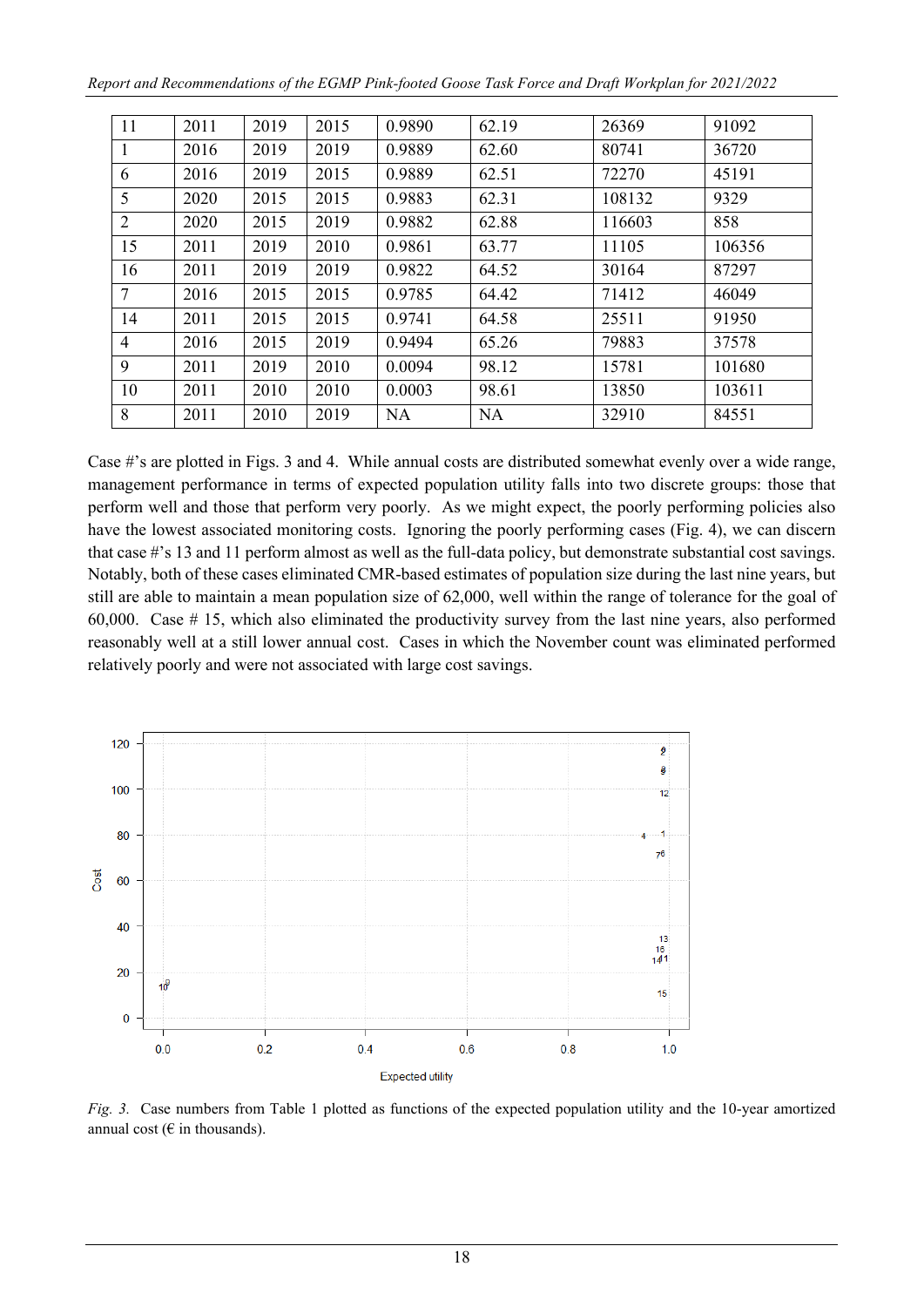

*Fig. 4.* Same as Fig. 3 but zoomed-in to include only the right-most portion of the graph.

# *Other uses of monitoring data*

The CMR program is used to estimate annual survival in addition to May population size. While the CMRbased survival estimates are not used in the IPM due to conflicts with other sources of data that could not be resolved (Johnson et al. 2020), annual survival can nonetheless be estimated as a latent (unobserved) variable. The CMR-based survival estimates thus provide an independent check of the estimates provided by the IPM (Fig. 5). The IPM estimates of survival correspond relatively well with the CMR estimates, except at the beginning and ending of the timeframe. Possible reasons for lack of correspondence are discussed by Johnson et al. (2020). Interestingly, even when we omit the last nine years of CMR-based May population sizes, the IPM still does a reasonable job of estimating annual survival (Fig. 5).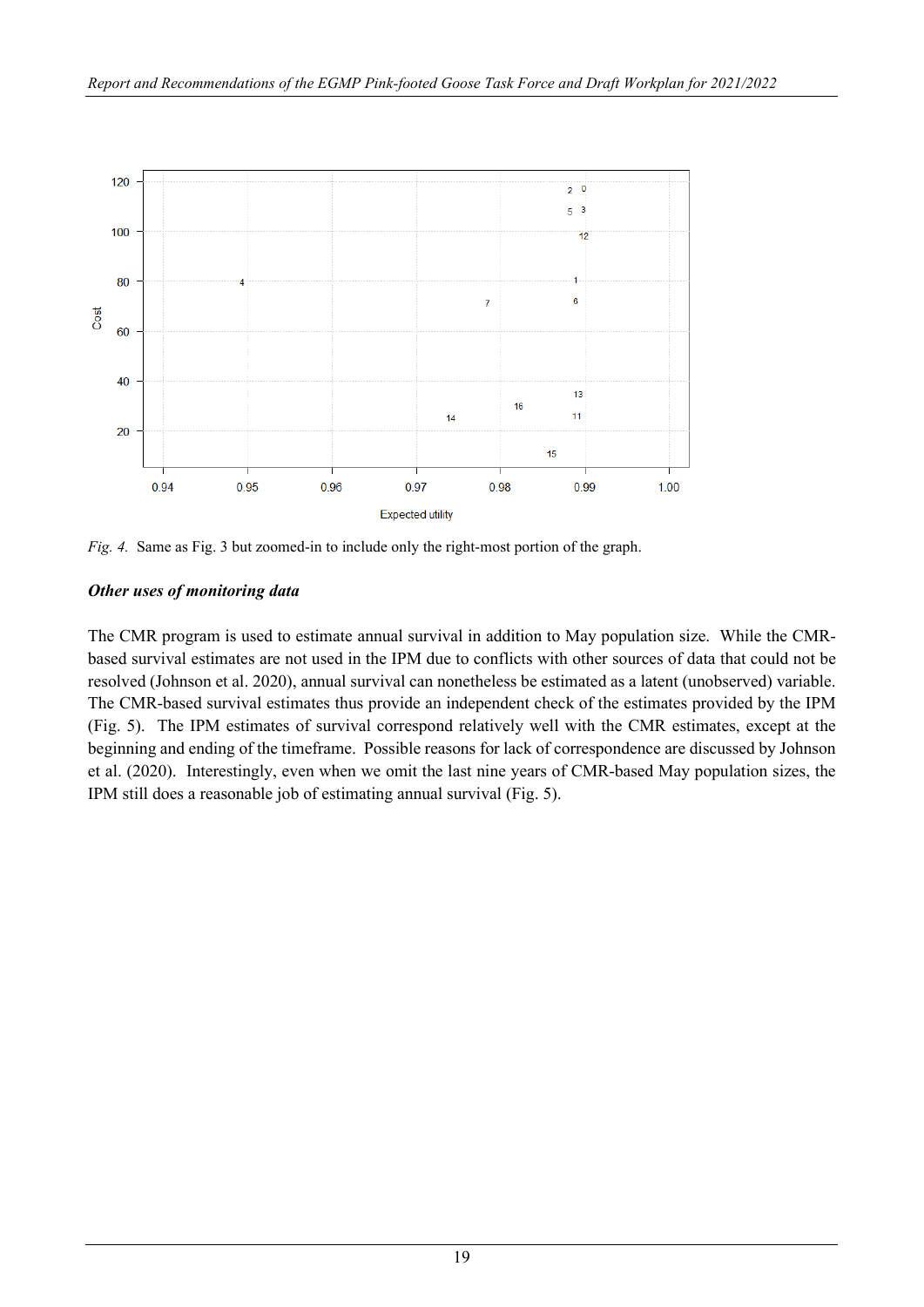

*Fig. 5.* Estimates of annual survival of adult pink-footed geese (and 95% CIs) as based on the CMR program, on the fulldata IPM that does not use the CMR-based survival estimates, and from a reduced-data IPM that eliminates the last nine years of CMR-based estimates of May population size.

The CMR program also provides other useful information. When geese are caught and tagged, they are also screened by x-ray for the presence of shotgun pellets to help evaluate crippling rates (Noer et al. 2007). Moreover, some geese may be fitted with GPS tags, resulting in new information on movements, which is highly dynamic within the existing range of the population of the pink-footed goose (Clausen et al. 2018), as well as in terms of new migratory routes and breeding grounds being established outside the current range (Madsen et al. in prep.).

November population counts are used as reference values by international organizations such as Wetlands International and the Ramsar Convention. The November count is also the most important contribution to the ISSMP from The Netherlands and Belgium. If the November counts were discontinued, these Range States would 'loose' some of their connection to the ISSMP and the contrast in management approaches between Norway/Denmark and The Netherlands/Belgium would be more obvious. Moreover, in The Netherlands the November count would be carried out for national reasons regardless of whether it was conducted range-wide, as fieldwork is mainly carried out by volunteers. The same is true for Belgium, and being a partner in the ISSMP is an important incentive to organize the count. Finally, the November count serves as a source of ecosystem services in terms of bird-watching and goose damage assessments.

# **Discussion**

Optimal harvest policies performed well for the most part in the reduced-data scenarios. The optimization process relies of estimates of natural survival, differential vulnerability of young, the coefficients for the relationship between thaw days and productivity, and May population size. If their uncertainty is considered explicitly, the optimal policy can do good job of prescribing harvests even if the underlying population model is "wrong."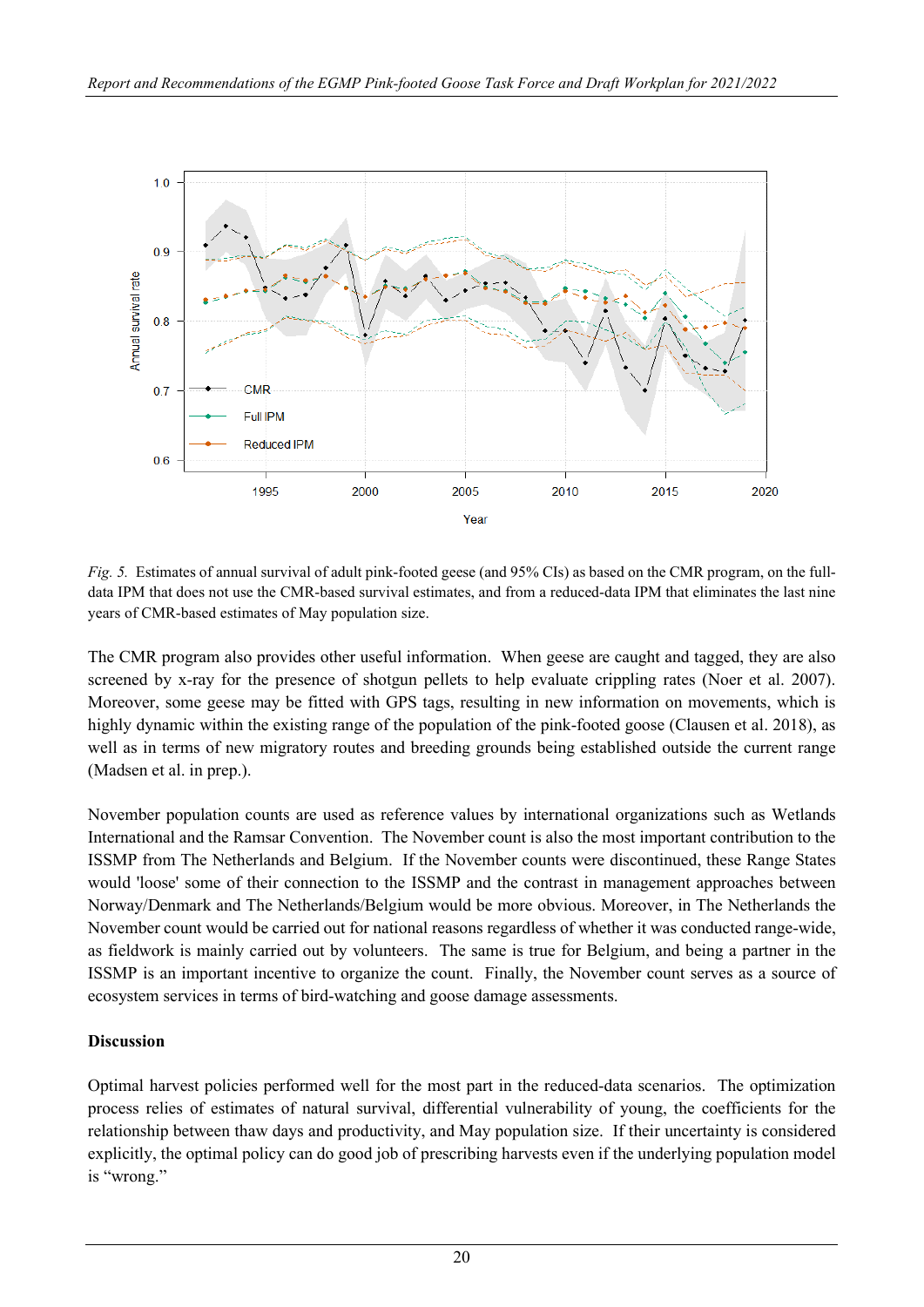In terms of future monitoring efforts, it appears that cut-backs or elimination of some monitoring efforts could be considered without a large decrease in expected management performance, but with substantial savings in annual cost. In particular, it appears that the loss of the CMR program would cause no immediate loss in performance, but would result in a cost savings of €91,801 annually. The productivity survey is also relatively expensive, and its elimination might be considered because the relationship between thaw-days and productivity is firmly established. An alternative to total elimination of the productivity survey would be to scale back the effort. In a typical recent year, over 20,000 birds are examined in the field for age. We suspect that many fewer samples would provide a reasonable estimate of productivity. Finally, our analyses suggest that the November count is relatively important, and it is also inexpensive. Therefore, there seems to be no compelling reason to discontinue this count.

Any decisions to reduce monitoring efforts for pink-footed geese should consider the limitations of these analyses. First and foremost, we must assume that the demography of this population will not change in any substantive way in the future. A reduced monitoring effort could lead to a failure to recognize any such changes. Also, we would expect management performance to degrade the further out in time we get from the end of data collection. In particular, we here treat  $CV_{MSE}$  as temporally fixed because we have no basis for doing otherwise; yet it is expected to increase over time especially with elimination of the CMR program (Fig. 2), and this could eventually have a substantive effect on management performance.

We emphasize that the monitoring program and the IPM have been designed to ensure robust decisions regarding harvest. In the past, annual harvest decisions were based on the May population count. In 2015, there was a problem with the count and population size was biased low, which led to inappropriate restrictions on the harvest in Denmark and Norway (Madsen et al. 2017). To avoid similar 'mistakes,' the IPM was developed, which includes the November and May counts as well as the CMR population estimates as input, and this has 'smoothed' the population trajectory and ensured more predictable and reliable hunting regulations. If we reduce monitoring, we are at risk that the remaining program will again be more prone to uncertainty and bias, which could ultimately result in less effective harvest decisions.

Finally, we note that there are uses of monitoring data beyond those for managing harvests and population size. While these other uses cannot currently be valued quantitatively, they should nonetheless be considered in any decisions about the future of monitoring efforts for pink-footed geese.

# **Literature Cited**

Clausen, K. K., T. J. S. Balsby, V. Goma, and J. Madsen. 2019. Using re-sighting data to estimate population size of Pink-footed Geese (Anser brachyrhynchus). Ornis Fennica 96:112–123.

Clausen, K. K., J. Madsen, F. Cottaar, E. Kuijken, and C. Verscheure. 2018. Highly dynamic wintering strategies in migratory geese: Coping with environmental change. Global Change Biology 24:3214–3225.

Deroba, J. J. 2014. Evaluating the Consequences of Adjusting Fish Stock Assessment Estimates of Biomass for Retrospective Patterns using Mohn's Rho. North American Journal of Fisheries Management 34:380–390. Jensen, G. H., J. Madsen, F. A. Johnson, and M. Tamstorf. 2014. Snow conditions as an estimator of the breeding output in high-Arctic pink-footed geese Anser brachyrhynchus. Polar Biology 37:1–14.

Johnson, F. A., G. H. Jensen, J. Madsen, and B. K. Williams. 2014. Uncertainty, robustness, and the value of information in managing an expanding Arctic goose population. Ecological Modelling 273:186–199.

Johnson, F. A., G. S. Zimmerman, G. H. Jensen, K. K. Clausen, M. Frederiksen, and J. Madsen. 2020. Using integrated population models for insights into monitoring programs: An application using pink-footed geese. Ecological Modelling 415:108869.

Kennedy, M. C., E. D. Ford, P. Singleton, M. Finney, and J. K. Agee. 2007. Informed multi-objective decision-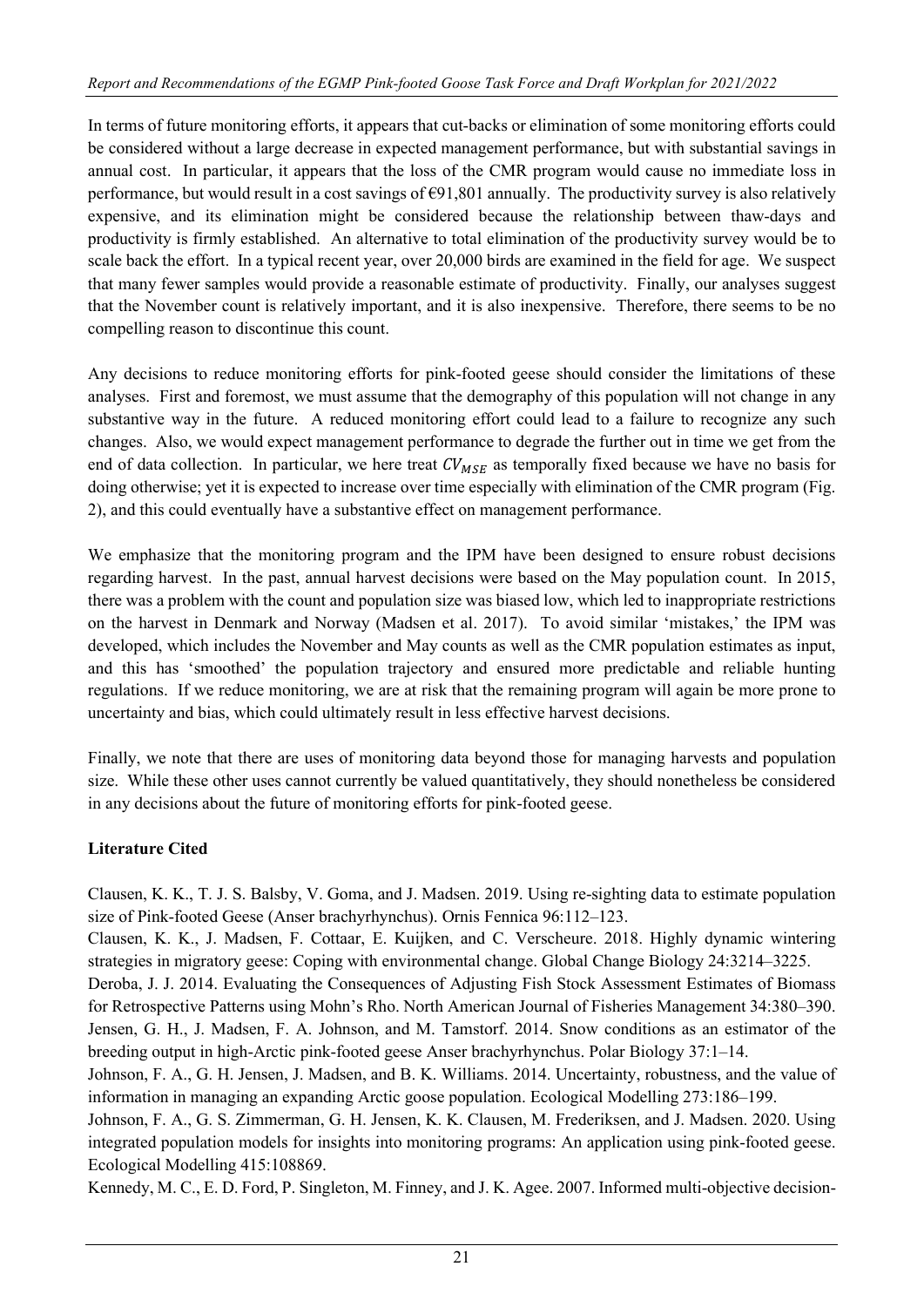making in environmental management using Pareto optimality. Journal of Applied Ecology 45:181–192. Madsen, J. 1982. Observations on the Svalbard population of Anser brachyrhynchus in Denmark. Aquila 89:133–140.

Madsen, J., T. K. Christensen, T. J. S. Balsby, and I. M. Tombre. 2015. Could have gone wrong: Effects of abrupt changes in migratory behaviour on harvest in a waterbird population. PLOS ONE 10:e0135100.

Madsen, J., M. Frederiksen, and B. Ganter. 2002. Trends in annual and seasonal survival of Pink-footed Geese Anser brachyrhynchus. Ibis 144:218–226.

Madsen, J., E. Kuijken, P. Meire, F. Cottaar, T. Haitjema, P. I. Nicolaisen, T. Bones, and F. Mehlum. 1999. Pink-footed goose Anser brachyrhynchus. Pages 82–93 *in* J. Madsen, G. Cracknell, and A. D. Fox, editors. Goose Populations of the Western Paleoarctic: A review of status and distribution. Wetlands International, Ronde, Denmark.

Madsen, J., J. H. Williams, F. A. Johnson, I. M. Tombre, S. Dereliev, and E. Kuijken. 2017. Implementation of the first adaptive management plan for a European migratory waterbird population: The case of the Svalbard pink-footed goose Anser brachyrhynchus. Ambio 46:275–289.

Miller, T. J., and C. M. Legault. 2017. Statistical behavior of retrospective patterns and their effects on estimation of stock and harvest status. Fisheries Research 186:109–120.

Nichols, J. D., and B. K. Williams. 2006. Monitoring for conservation. Trends in Ecology & Evolution 21:668– 673.

Noer, H., J. Madsen, and P. Hartmann. 2007. Reducing wounding of game by shotgun hunting: effects of a Danish action plan on pink-footed geese. Journal of Applied Ecology 44:653–662.

Sheaffer, S. E., and R. L. Jarvis. 1995. Bias in Canada goose population size estimates from sighting data. The Journal of Wildlife Management 59:464–473.

Williams, B. K., and F. A. Johnson. 2015. Value of information and natural resources decision-making. Wildlife Society Bulletin 39:488–496.

Williams, B. K., J. D. Nichols, and M. J. Conroy. 2002. Analysis and management of animal populations. Academic Press, San Diego, CA.